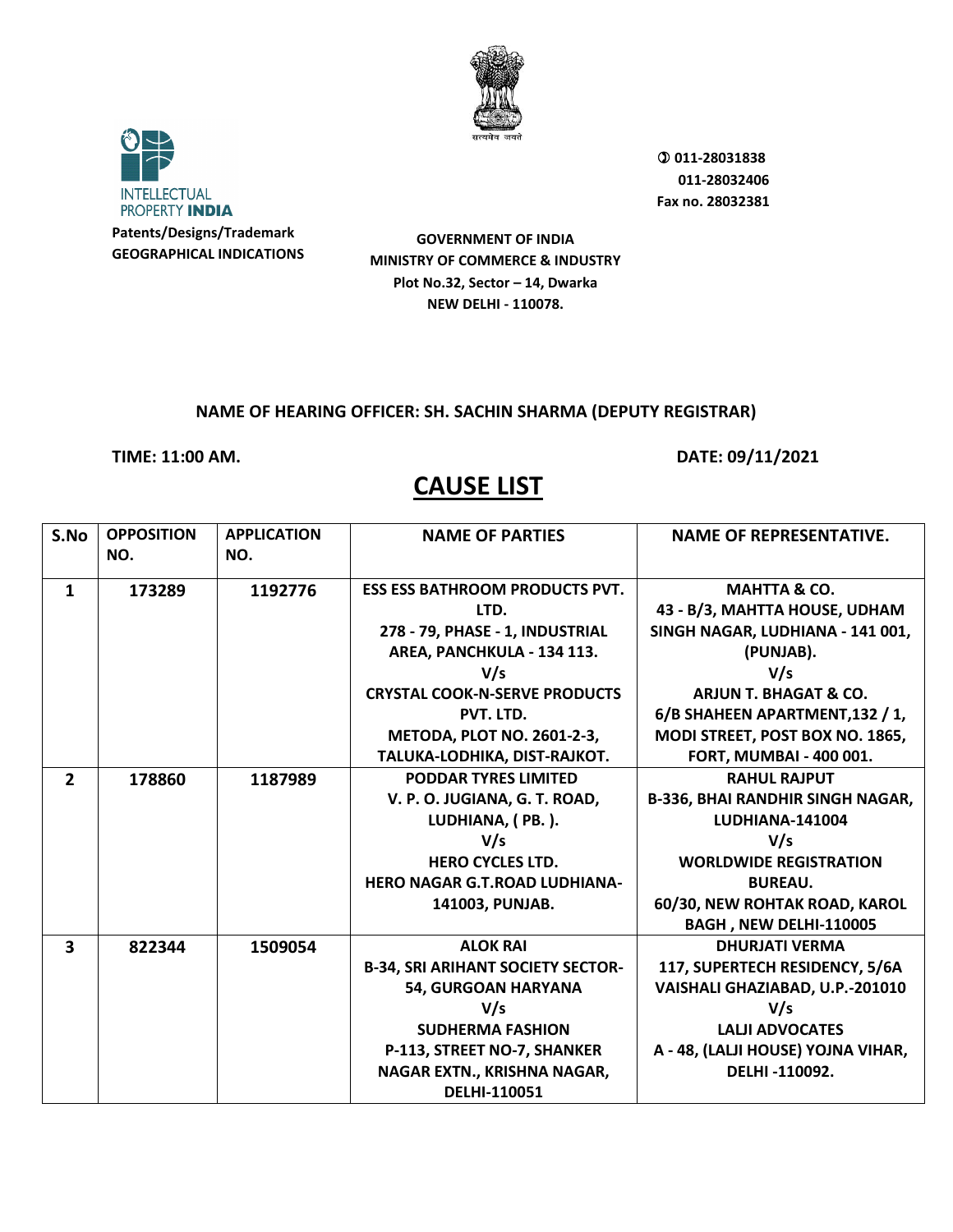| 4              | 724220 | 1352770 | <b>KRBL LTD.</b>                                | <b>DELHI REGISTRATION SERVICES</b>     |
|----------------|--------|---------|-------------------------------------------------|----------------------------------------|
|                |        |         | 5190, LAHORI GATE, NAYA BAZAR,                  | 85/86, GADODIA MARKET, KHARI           |
|                |        |         | DELHI - 110 006.                                | <b>BAOLI, DELHI - 110 006</b>          |
|                |        |         | V/s                                             | V/s                                    |
|                |        |         | <b>AGRICULTURAL AND PROCESSED</b>               | <b>K &amp; S PARTNERS</b>              |
|                |        |         | <b>FOOD PRODUCTS EXPORT</b>                     | B K HOUSE, PLOT NO. 109, SECTOR-       |
|                |        |         | DEVELOPEMNT AUTHORITY(APEDA)                    | 44, HUDA, GURGAON, HARYANA,            |
|                |        |         | 3RD FLOOR, NCUI BUILDING, AUGUST                | <b>INDIA</b>                           |
|                |        |         | KRANTI MARG, NEW DELHI-110016                   |                                        |
|                |        |         |                                                 |                                        |
| 5              | 736788 | 1381225 | <b>USHA INTERNATIONAL LIMITED</b>               | <b>K &amp; S PARTNERS</b>              |
|                |        |         | <b>SURYA KIRAN BUILDING, 19,</b>                | 84-C, C - 6 LANE, OFF CENTRAL          |
|                |        |         | <b>KASTURBA GANDHI MARG, NEW</b>                | AVENUE, NEW DELHI-110062.              |
|                |        |         | DEIHI-110 001                                   | V/s                                    |
|                |        |         | V/s                                             | THE ACME COMPANY                       |
|                |        |         | <b>USHA SHRIRAM ENTERPRISES PVT</b>             | <b>B-41, JAIPUR ESTATE, NIZAMUDDIN</b> |
|                |        |         | <b>LTD</b>                                      | <b>EAST, NEW DELHI - 110 013.</b>      |
|                |        |         | <b>UNIT NO. 11 BLOCK A DDA</b>                  |                                        |
|                |        |         | <b>COMMERCIAL COMPLEX RING ROAD</b>             |                                        |
|                |        |         | <b>NARIANA NEW DELHI</b>                        |                                        |
|                |        |         |                                                 |                                        |
| 6              | 725718 | 1487854 | <b>IJM CIGARETTE CO.</b>                        | AALOK KANSAL, ADVOCATE.                |
|                |        |         | RAILWAY ROAD, NAKODAR,                          | 50, CHATANYA PURAM, NAUCHANDI          |
|                |        |         | <b>JULLANDHAR, PB</b>                           | GROUND, MEERUT, (U.P.).                |
|                |        |         | V/s                                             | V/s                                    |
|                |        |         | <b>UNITED BREWERIES LIMITED</b>                 | L.S. DAVAR & CO.                       |
|                |        |         | UB TOWER, UB CITY, 24 VITTAL                    | 5/1, FIRST FLOOR, KALKAJI              |
|                |        |         | MALLYA ROAD, BANGALORE -560001                  | EXTENSION., NEW DELHI - 110 019.       |
|                |        |         |                                                 | <b>INDIA.</b>                          |
|                |        |         |                                                 |                                        |
| $\overline{ }$ | 724832 | 1487854 | <b>IJM CIGARETTE CO.</b>                        | AALOK KANSAL, ADVOCATE.                |
|                |        |         | RAILWAY ROAD, NAKODAR,<br><b>JULLANDHAR, PB</b> | 50, CHATANYA PURAM, NAUCHANDI          |
|                |        |         |                                                 | GROUND, MEERUT, (U.P.).                |
|                |        |         | V/s<br><b>KINGFISHER AIRLINES LTD</b>           | V/s<br>L.S. DAVAR & CO.                |
|                |        |         | <b>NO. 1 VITTAL MALLYA ROAD</b>                 | 32, RADHA MADHAV DUTTA GARDEN          |
|                |        |         | <b>BANGALORE 560001</b>                         | LANE, KOLKATA - 700 010.               |
|                |        |         |                                                 |                                        |
| 8              | 749606 | 1479507 | <b>DISNEY ENTERPRISES, INC.</b>                 | <b>SAIKRISHNA &amp; ASSOCIATES</b>     |
|                |        |         | 500 South Buena Vista Street                    | B-140, SECTOR-51, NOIDA, UTTAR         |
|                |        |         | Burbank, California 91521, USA.                 | PRADESH-201301.                        |
|                |        |         | V/s                                             | V/s                                    |
|                |        |         | <b>BONIE APPARELS PVT. LTD.</b>                 | <b>D. SEN &amp; CO.</b>                |
|                |        |         | P-120, C.I.T. ROAD, KOLKATA-700 014             | 6, OLD POST OFFICE STREET, GROUND      |
|                |        |         |                                                 | FLOOR, CALCUTTA - 700 001.             |
|                |        |         |                                                 |                                        |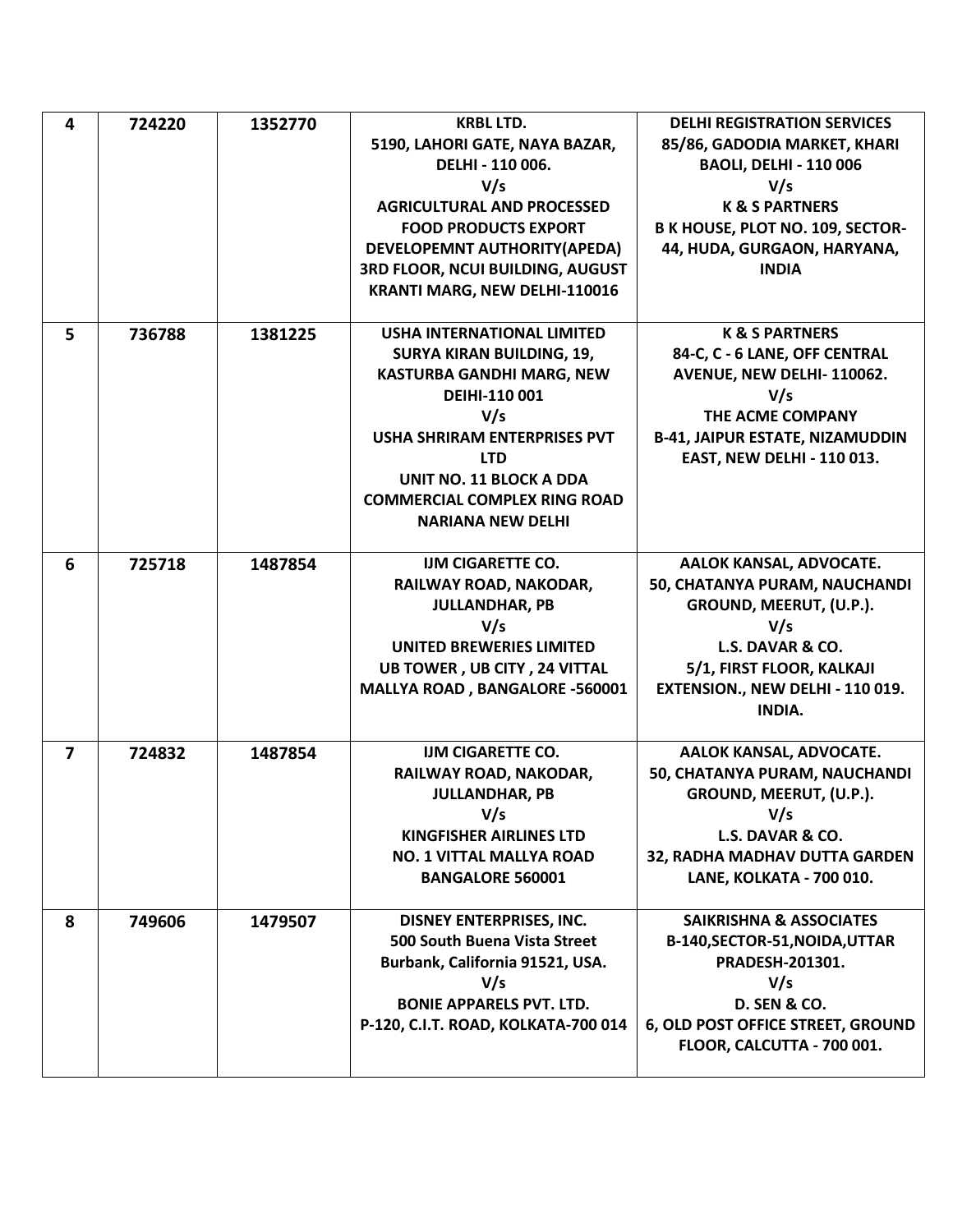



**GOVERNMENT OF INDIA MINISTRY OF COMMERCE & INDUSTRY Plot No.32, Sector – 14, Dwarka NEW DELHI - 110078.**

#### **NAME OF HEARING OFFICER: SH. SACHIN SHARMA (DEPUTY REGISTRAR)**

**TIME: 11:00 AM. DATE: 10/11/2021** 

| S.No                    | <b>OPPOSITION</b> | <b>APPLICATIO</b> | <b>NAME OF PARTIES</b>                  | <b>NAME OF REPRESENTATIVE.</b>           |
|-------------------------|-------------------|-------------------|-----------------------------------------|------------------------------------------|
|                         | NO.               | N <sub>NO</sub> . |                                         |                                          |
| $\mathbf{1}$            | 937424            | 3722023           | <b>FREEWILL SPORTS PRIVATE LIMITED</b>  | <b>SHAH VIPUL KISHOR</b>                 |
|                         |                   |                   | S 32 & 33, INDUSTRIAL AREA,             | <b>SHAH VIPUL KISHOR, ADVOCATE &amp;</b> |
|                         |                   |                   | JALANDHAR, PUNJAB - 144004              | TRADEMARK ATTORNEY, C/o- MR.             |
|                         |                   |                   | V/s                                     | DHIRENDRA SINGH, ADVOCATE,122,           |
|                         |                   |                   | <b>CONDOR FOOTWEAR LIMITED</b>          | SECTOR-15, PART-1, GURGAON -             |
|                         |                   |                   | A-1, 3503-04, MAIN ROAD - 3, SUB        | <b>122001, HARYANA</b>                   |
|                         |                   |                   | ROAD-35, BEHIND DEV REKHA,              | V/s                                      |
|                         |                   |                   | <b>SACHIN G.I.D.C., SURAT - 394 520</b> | <b>TRADESAFE</b>                         |
|                         |                   |                   | (GUJARAT) INDIA                         | <b>GHANSHYAM HOUSE, BUNGLOW NO.</b>      |
|                         |                   |                   |                                         | 9, SHRINAGAR SOCIETY, OPP.               |
|                         |                   |                   |                                         | <b>SARDAR PATEL STADIUM, NEAR</b>        |
|                         |                   |                   |                                         | <b>GOLDEN TRIANGLE, AHMEDABAD -</b>      |
|                         |                   |                   |                                         | 380 014 (GUJARAT) INDIA                  |
| $\overline{2}$          | 840788            | 1421803           | <b>MYSORE COMMERCE &amp; SALES PVT.</b> | <b>U.S. SHARMA, ADVOCATE</b>             |
|                         |                   |                   | LTD.                                    | E-208, GREATER KAILASH, PART-I, N.       |
|                         |                   |                   | S.C.O. NO. 188-189, SECTOR8/C,          | DELHI.                                   |
|                         |                   |                   | <b>CHANDIGARH</b>                       | V/s                                      |
|                         |                   |                   | V/s                                     | <b>LALJI ADVOCATES</b>                   |
|                         |                   |                   | <b>SHRI KRISHNA INDUSTRIES</b>          | A - 48, (LALJI HOUSE) YOJNA VIHAR,       |
|                         |                   |                   | 342, PANDAV NAGAR INDUSTRIAL            | DELHI-110092.                            |
|                         |                   |                   | AREA, NEAR RAJAPUR RAILWAY              |                                          |
|                         |                   |                   | CROSSING, GHAZIABAD(U.P.)               |                                          |
| $\overline{\mathbf{3}}$ | 725114            | 1414336           | PRINCESS HOUSEHOLD APPLIANCES           | <b>REMFRY &amp; SAGAR</b>                |
|                         |                   |                   | B.V.                                    | MILLENIUM PLAZA, SECTOR 27,              |
|                         |                   |                   | <b>BARONIELAAN 1, 4818 PA BREDA,</b>    | <b>GURGAON-122002.</b>                   |
|                         |                   |                   | <b>THE NETHERLANDS</b>                  | V/s                                      |
|                         |                   |                   | V/s                                     | <b>RAO &amp; RAO</b>                     |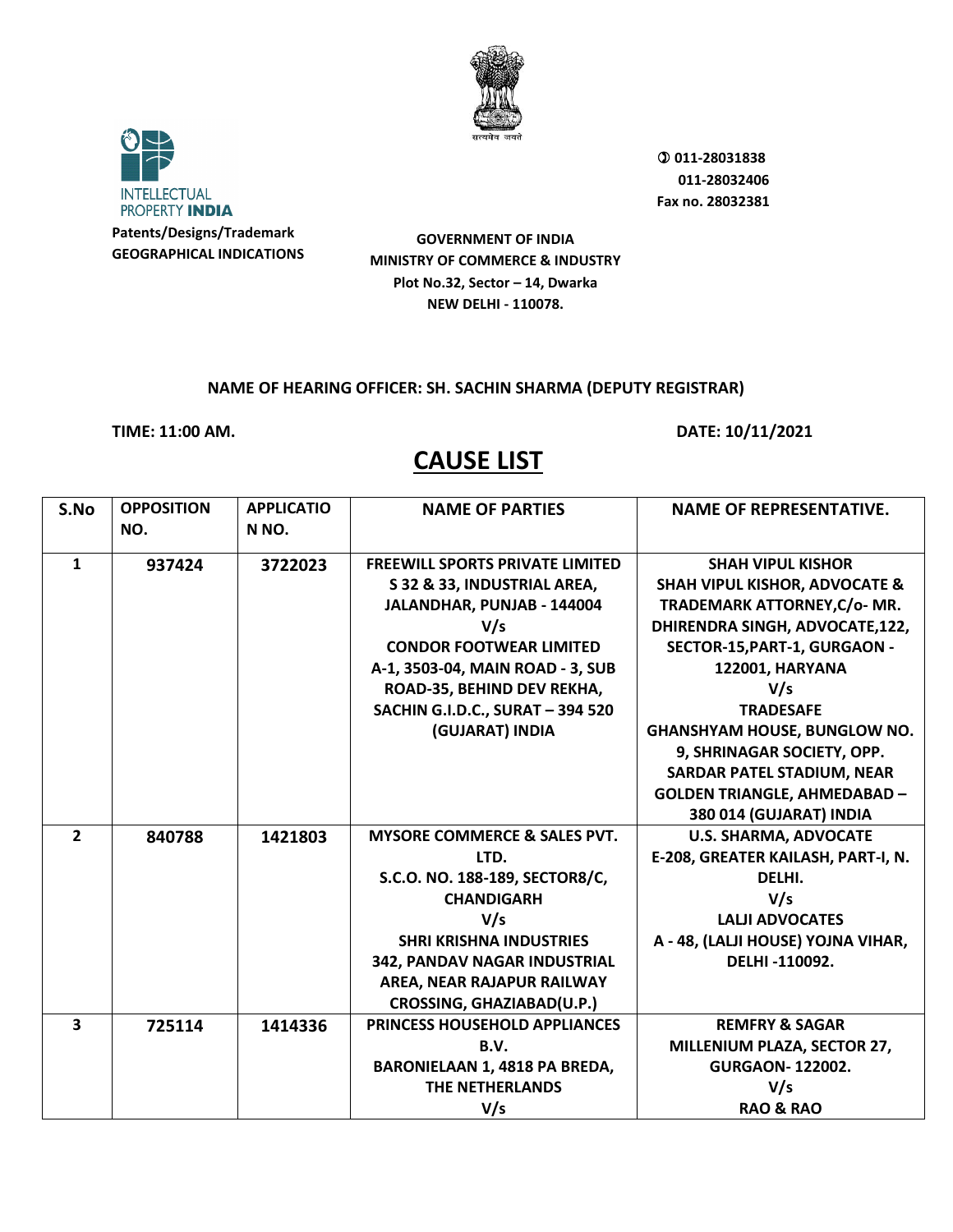|                |        |         | <b>RAJ ENTERPRISES</b>               | 12-10-651, ROAD NO. 2.                  |
|----------------|--------|---------|--------------------------------------|-----------------------------------------|
|                |        |         | 23-32-27, F.NO.504, SAIRATNA         | INDIRANAGAR, WARASIGUDA,                |
|                |        |         | <b>TOWERS, PAPARAJU STREET</b>       | <b>SECUNDERABAD - 500 061, (A.P.).</b>  |
|                |        |         |                                      |                                         |
| 4              | 801323 | 1415871 | DIVYA YOG MANDIR (TRUST),            | <b>LOYAL REGISTRATION SERVICES.</b>     |
|                |        |         | KRIPALU BAGH, BAGH ASHRAM,           | 111-B, POCKET IV, MAYUR VIHAR,          |
|                |        |         | KANKHAL, HARIDWAR - 249 408,         | PHASE-1, DELHI -110091                  |
|                |        |         | (UTTARANCHAL).                       | V/s                                     |
|                |        |         | V/s                                  | <b>ANAND AND ANAND.</b>                 |
|                |        |         | <b>DHARAMPAL PREMCHAND LIMITED</b>   | <b>B-41, NIZAMUDDIN EAST, NEW DELHI</b> |
|                |        |         | 4873, CHANDNI CHOWK, DELHI-          | $-110013.$                              |
|                |        |         | 110006                               |                                         |
| 5              | 722826 | 1415585 | <b>SYSTOPIC LABORATORIES LIMITED</b> | THE ACME COMPANY                        |
|                |        |         | 101 - PRAGATI CHAMBERS,              | <b>B-41, JAIPUR ESTATE, NIZAMUDDIN</b>  |
|                |        |         | <b>COMMERCIAL COMPLEX, RANJIT</b>    | <b>EAST, NEW DELHI - 110 013.</b>       |
|                |        |         | NAGAR, NEW DELHI-110 008.            | V/s                                     |
|                |        |         | V/s                                  | <b>VISHESH &amp; ASSOCIATES.</b>        |
|                |        |         | <b>AGLOWMED LIMITED</b>              | 2, 3 RD FLOOR, YESHWANT                 |
|                |        |         | 702-A, POONAM CHAMBERS, DR. A.B.     | <b>CHAMBERS, 18 - B, BHARUCHA</b>       |
|                |        |         | ROAD, WORLI, BOMBAY-400 018.         | MARG, KALAGHODA, FORT, MUMBAI           |
|                |        |         |                                      | $-400023.$                              |
| 6              | 739848 | 1660637 | <b>ZEE LABORATORIES</b>              | SIDDHARTH BAMBHA ADV.                   |
|                |        |         | UCHANI, G.T. ROAD, KARNAL 132001,    | 28/44, PUNJABI BAGH, (W) NEW            |
|                |        |         | HARYANA (INDIA).                     | DELHI-26                                |
|                |        |         | V/s                                  | V/s                                     |
|                |        |         | <b>WINGS PHARMACEUTICALS PVT LTD</b> | <b>AJAY SAHNI.</b>                      |
|                |        |         | J-13, UDYOG NAGAR, MAIN ROHTAK       | 14/55, PUNJABI BAGH (WEST) NEW          |
|                |        |         | <b>ROAD, NEW DELHI-41</b>            | DELHI - 110 026.                        |
| $\overline{7}$ | 813186 | 1655312 | <b>IMAGES MULTIMEDIA PRIVATE</b>     | <b>LEGAL SOLUTIONS</b>                  |
|                |        |         | <b>LIMITED</b>                       | F-8 & 9, 1st FLOOR, ANSAL TOWER,        |
|                |        |         | <b>S-21, OKHLA INDUSTRIAL AREA</b>   | Opp. JWALA HERI MARKET, BLOCK A-        |
|                |        |         | PHASE-II, NEW DELHI-110020.          | 2, PASCHIM VIHAR, NEW DELHI             |
|                |        |         | V/s                                  | 110063                                  |
|                |        |         | PRET STUDY BY JANAK FASHIONS PVT     | V/s                                     |
|                |        |         | LTD.                                 | <b>WORLDWIDE REGISTRATION</b>           |
|                |        |         | N-9, NEW DELHI SOUTH EXTENSION,      | <b>BUREAU.</b>                          |
|                |        |         | PART-1, NEW DELHI-110 049            | 60/30, NEW ROHTAK ROAD, KAROL           |
|                |        |         |                                      | BAGH, NEW DELHI-110005                  |
| 8              | 745827 | 1655418 | <b>HINDUSTAN METAL COMPONENTS</b>    | <b>MEHRA TRADE MARK CO.</b>             |
|                |        |         | H-92/4, SHIVAJI PARK, WEST PUNJABI   | 165-E, KAMLA NAGAR, DELHI-7             |
|                |        |         | <b>BAGH, NEW DELHI</b>               | V/s                                     |
|                |        |         | V/s                                  | <b>DELHI REGISTRATION SERVICES</b>      |
|                |        |         | <b>AMIR CHAND JAGDISH KUMAR</b>      | 85/86, GADODIA MARKET, KHARI            |
|                |        |         | (EXPORTS) LTD                        | <b>BAOLI, DELHI - 110 006</b>           |
|                |        |         | 2735/9, MOHAN LAL PALACE, NAYA       |                                         |
|                |        |         | <b>BAZAR, DELHI-110006.</b>          |                                         |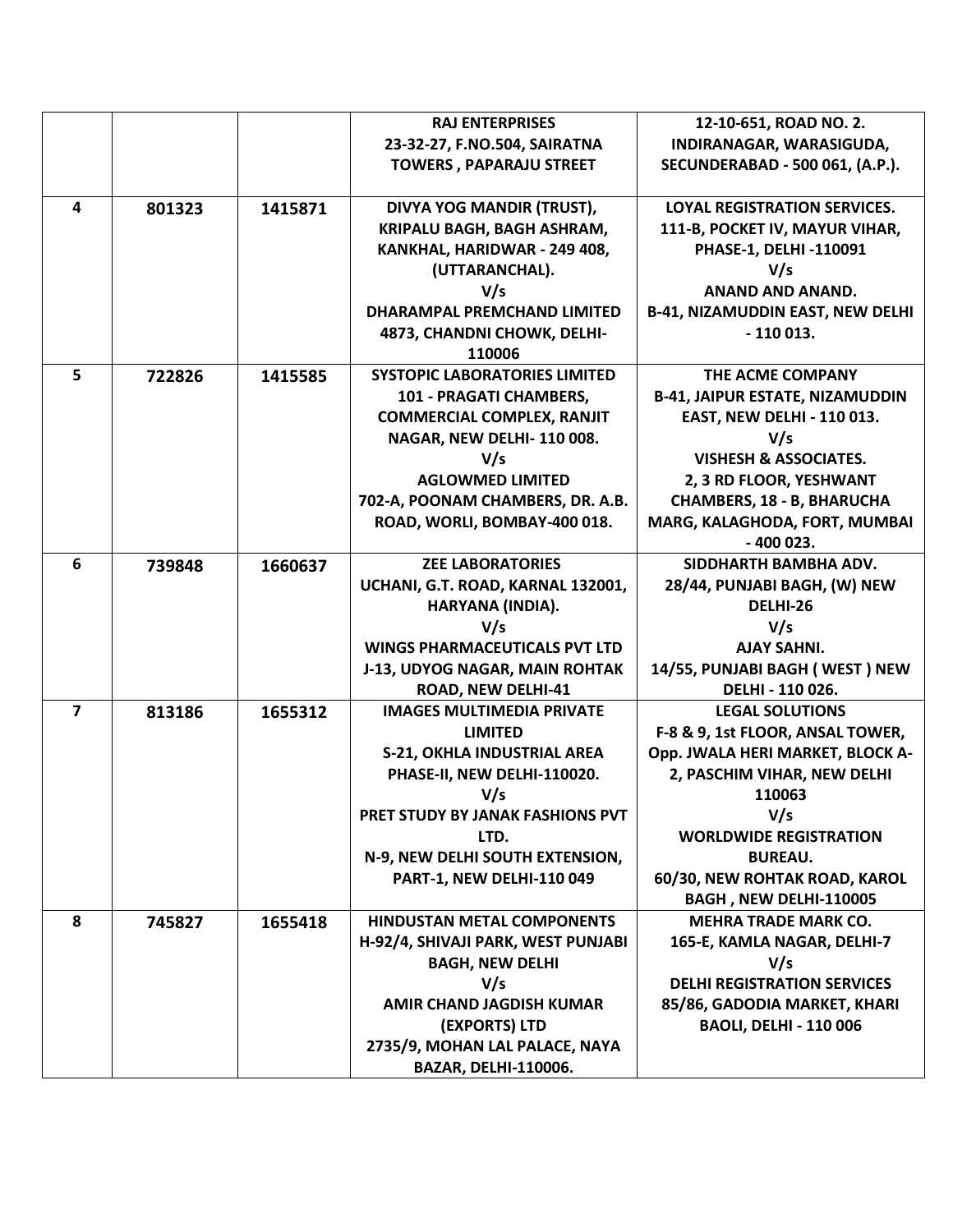



**GOVERNMENT OF INDIA MINISTRY OF COMMERCE & INDUSTRY Plot No.32, Sector – 14, Dwarka NEW DELHI - 110078.**

#### **NAME OF HEARING OFFICER: SH. SACHIN SHARMA (DEPUTY REGISTRAR)**

**TIME: 11:00 AM. DATE: 11/11/2021** 

| S.No                    | <b>OPPOSITION</b><br>NO. | <b>APPLICATION</b><br>NO. | <b>NAME OF PARTIES</b>              | <b>NAME OF REPRESENTATIVE.</b>         |
|-------------------------|--------------------------|---------------------------|-------------------------------------|----------------------------------------|
| $\mathbf{1}$            | 814365                   | 1549114                   | <b>DABUR INDIA LIMITED</b>          | <b>DABUR INDIA LIMITED</b>             |
|                         |                          |                           | 8/3, ASAF ALI ROAD, NEW DELHI-      | 8/3, ASAF ALI ROAD, NEW DELHI-         |
|                         |                          |                           | 110002.                             | 110002.                                |
|                         |                          |                           | V/s                                 | V/s                                    |
|                         |                          |                           | <b>AJANTA PHARMA LTD.</b>           | <b>KIRAN J. MEHTA</b>                  |
|                         |                          |                           | AJANTA HOUSE CHARKOP KANDIVLI       | 5/A, PADHYE WADI, BHAWANI              |
|                         |                          |                           | WEST MUMBAI-4000067                 | SHANKAR ROAD, DADAR (WEST),            |
|                         |                          |                           |                                     | <b>MUMBAI-400 028.</b>                 |
| $\overline{2}$          |                          |                           | <b>BCH ELECTRIC LIMITED</b>         | <b>REMFRY &amp; SAGAR</b>              |
|                         | 839189                   | 1562942                   | 1101, NEW DELHI HOUSE, 27,          | <b>REMFRY HOUSE AT THE MILLENNIUM</b>  |
|                         |                          |                           | <b>BARAKHAMBA ROAD, NEW DELHI -</b> | PLAZA SEC 27, GURGAON 122009,          |
|                         |                          |                           | 110 001.                            | <b>NEW DELHI NATIONAL CAPITAL</b>      |
|                         |                          |                           | V/s                                 | <b>REGION INDIA</b>                    |
|                         |                          |                           | <b>EATON CORPORATION</b>            |                                        |
|                         |                          |                           | <b>1000 EATON BOULEVARD</b>         | V/s<br><b>DUBEY &amp; PARTNERS</b>     |
|                         |                          |                           | <b>CLEVELAND OHIO 44122 USA</b>     | 601 DLF TOWER, TOWER-A, PLOT NO.       |
|                         |                          |                           |                                     | 10-11 DDA DISTT. CENTRE JASOLA         |
|                         |                          |                           |                                     |                                        |
|                         |                          |                           |                                     | <b>NEW DELHI-110044</b>                |
| $\overline{\mathbf{3}}$ | 747399                   | 1555131                   | WIN MEDICARE PVT. LIMITED           | THE ACME COMPANY                       |
|                         |                          |                           | 1400, MODI TOWER18, NEHRU           | <b>B-41, JAIPUR ESTATE, NIZAMUDDIN</b> |
|                         |                          |                           | PLACENEW DELHI-110019.              | <b>EAST, NEW DELHI - 110 013.</b>      |
|                         |                          |                           | V/s                                 | V/s                                    |
|                         |                          |                           | <b>MARICO LTD</b>                   | R.K. DEWAN & CO.                       |
|                         |                          |                           | RANG SHARDA, K.LC. MARD,            | PODAR CHAMBERS, S.A. BRELVI            |
|                         |                          |                           | <b>BANDRA RECLAMATION, BANDRA</b>   | ROAD, FORT, MUMBAI - 400 001.          |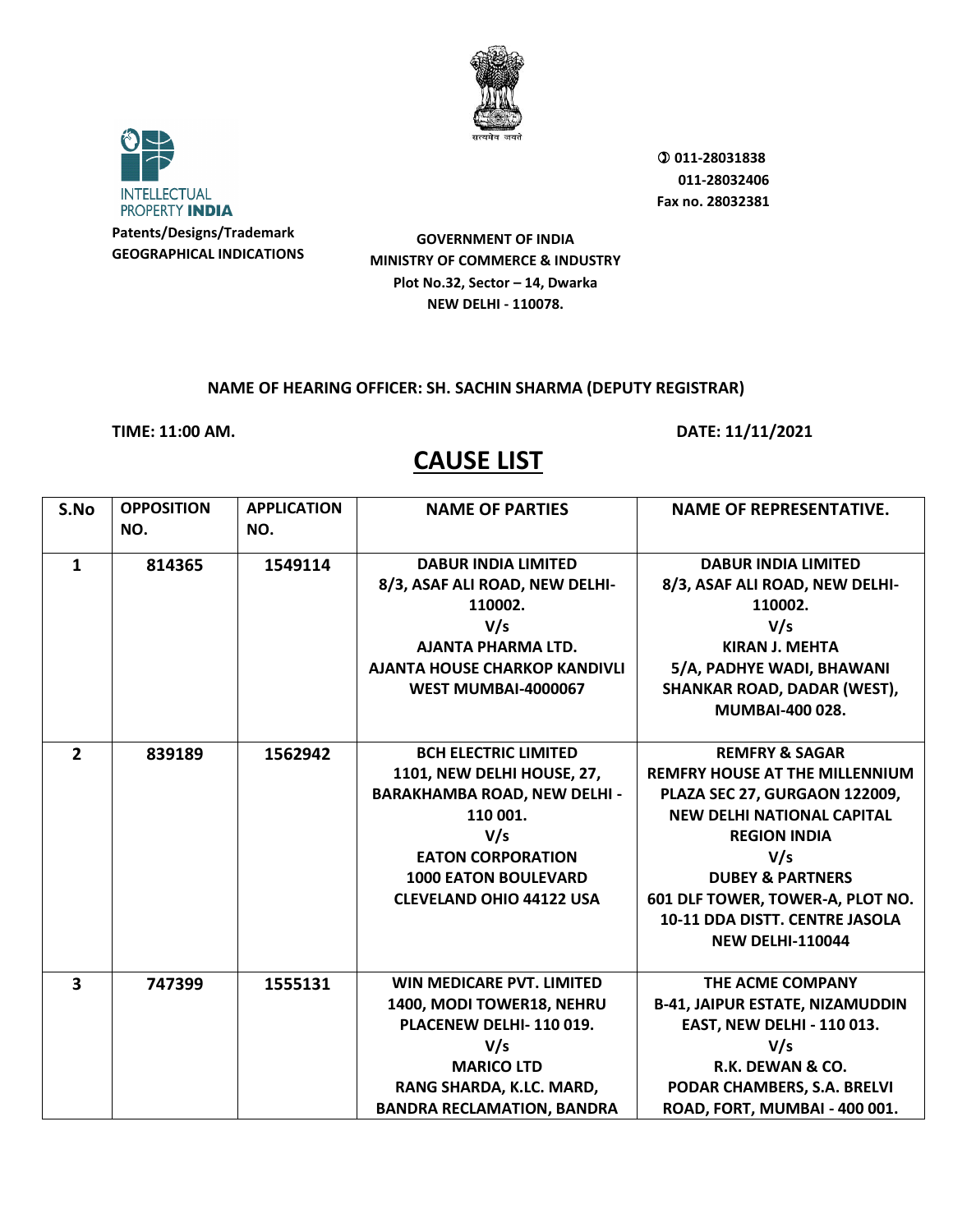|                |        |         | <b>WEST, MUMBAI</b>                 |                                        |
|----------------|--------|---------|-------------------------------------|----------------------------------------|
|                |        |         |                                     |                                        |
|                |        |         |                                     |                                        |
| 4              | 741717 | 1417321 | SUPER FASHION FASTENERS PVT.        | <b>INDIAN TRADE MARKS CO.</b>          |
|                |        |         | LIMITED,                            | 91, CROCKERY MARKET, SADAR             |
|                |        |         | A-5, INDUSTRIAL ESTATE,             | BAZAR, DELHI - 110 006, INDIA.         |
|                |        |         | PURTAPUR, MEERUT (U.P.) INDIA.      | V/s                                    |
|                |        |         | V/s                                 | D. P. AHUJA & CO.                      |
|                |        |         | YKK CORPORATION                     | 53, SYED AMIR ALI AVENUE,              |
|                |        |         | 1 KANDA IZUMI-CHO, CHIYODA-         | <b>CALCUTTA - 700 019.</b>             |
|                |        |         | KU,TOKYO, JAPAN.                    |                                        |
| 5              | 735219 | 1417321 | SUPER FASHION FASTENERS PVT.        | <b>INDIAN TRADE MARKS CO.</b>          |
|                |        |         | LIMITED,                            | 91, CROCKERY MARKET, SADAR             |
|                |        |         | A-5, INDUSTRIAL ESTATE,             | BAZAR, DELHI - 110 006, INDIA.         |
|                |        |         | PURTAPUR, MEERUT (U.P.) INDIA.      | V/s                                    |
|                |        |         | V/S                                 | <b>WORLDWIDE REGISTRATION</b>          |
|                |        |         | <b>KUMAR BROTHERS</b>               | <b>BUREAU.</b>                         |
|                |        |         | 5701/1 GANDHI MARKET SADAR          | 60/30, NEW ROHTAK ROAD, KAROL          |
|                |        |         | <b>BAZAR DELHI</b>                  | BAGH, NEW DELHI-110005                 |
| 6              | 745828 | 1655419 | <b>HINDUSTAN METAL COMPONENTS</b>   | <b>MEHRA TRADE MARK CO.</b>            |
|                |        |         | H-92/4, SHIVAJI PARK, WEST          | 165-E, KAMLA NAGAR, DELHI-7            |
|                |        |         | <b>PUNJABI BAGH, NEW DELHI</b>      |                                        |
|                |        |         | V/s                                 | V/s                                    |
|                |        |         | AMIR CHAND JAGDISH KUMAR            | <b>DELHI REGISTRATION SERVICES</b>     |
|                |        |         | (EXPORTS) LTD                       | 85/86, GADODIA MARKET, KHARI           |
|                |        |         | 2735/9, MOHAN LAL PALACE, NAYA      | <b>BAOLI, DELHI - 110 006</b>          |
|                |        |         | <b>BAZAR, DELHI-110006.</b>         |                                        |
| $\overline{7}$ | 765548 | 1657580 | <b>M/S. SHOE CRAFT INDUSTRIES</b>   | <b>LALJI TRADE MARK CO.</b>            |
|                |        |         | 1802, MIE, BAHADURGARH-124507,      | A/48, YOJNA VIHAR, DELHI - 110 092.    |
|                |        |         | HARYANA.                            | V/s                                    |
|                |        |         | V/s                                 | <b>ASHOKA TRADE MARKS CO.</b>          |
|                |        |         | MIRZA INTERNATIONAL LTD.            | 4, CENTRAL LANE, BENGALI MARKET,       |
|                |        |         | A-7, MOHAN CO-OPERATIVE             | <b>NEW DELHI-110001.</b>               |
|                |        |         | <b>INDUSTRIAL AREA, MATHURA</b>     |                                        |
|                |        |         | ROAD, NEW DELHI-110044.             |                                        |
| 8              | 814776 | 1657339 | <b>ESSEL SPORTS PRIVATE LIMITED</b> | <b>ESSEL SPORTS PRIVATE LIMITED</b>    |
|                |        |         | <b>B-10, LAWRENCE ROAD,</b>         | <b>B-10, LAWRENCE ROAD, INDUSTRIAL</b> |
|                |        |         | <b>INDUSTRIAL AREA, NEW DELHI -</b> | AREA, NEW DELHI - 110035               |
|                |        |         | 110035                              | V/s                                    |
|                |        |         | V/s                                 | LALL LAHIRI AND SALHOTRA.              |
|                |        |         | <b>NBA PROPERTIES, INC.</b>         | PLOT NO. B-28, SECTOR - 32,            |
|                |        |         | <b>OLYMPIC TOWER BUILDING, 645</b>  | <b>INSTITUTIONAL AREA, GURGAON -</b>   |
|                |        |         | FIFTH AVENUE, CITY OF NEW YORK,     | 122 001, HARYANA.                      |
|                |        |         | STATE OF NEW YORK-10022, USA.       |                                        |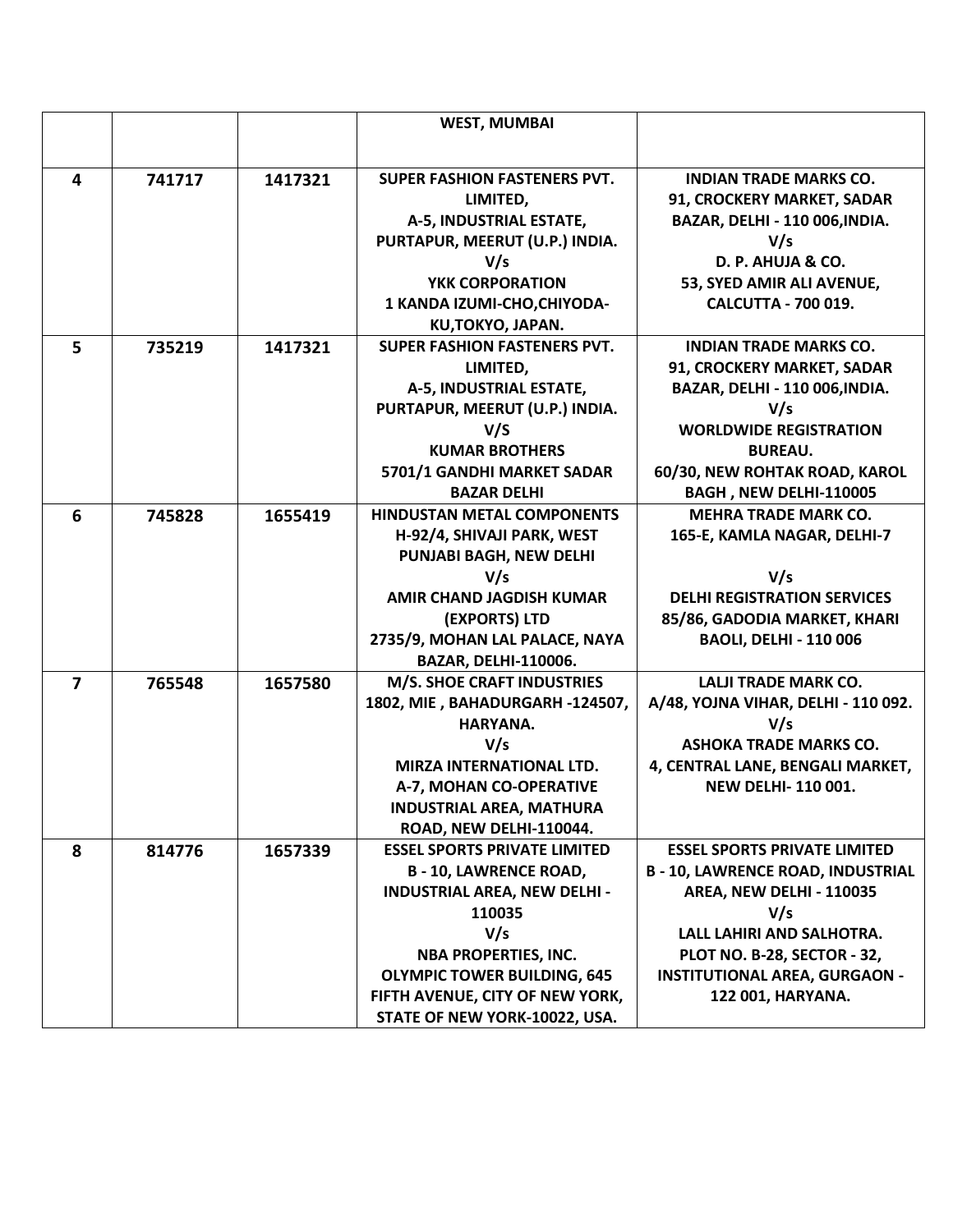



**GOVERNMENT OF INDIA MINISTRY OF COMMERCE & INDUSTRY Plot No.32, Sector – 14, Dwarka NEW DELHI - 110078.**

#### **NAME OF HEARING OFFICER: SH. SACHIN SHARMA (DEPUTY REGISTRAR)**

### **TIME: 11:00 AM. DATE: 15/11/2021**

| S.No           | <b>OPPOSITION</b><br>NO. | <b>APPLICATION</b><br>NO. | <b>NAME OF PARTIES</b>              | <b>NAME OF REPRESENTATIVE.</b>     |
|----------------|--------------------------|---------------------------|-------------------------------------|------------------------------------|
| 1              | 731429                   | 1413083                   | <b>STANDARD COMBINES ( PVT.)</b>    | <b>PURI TRADE MARK CO.</b>         |
|                |                          |                           | LIMITED.                            | "BRAND HOUSE", 54-55, SUPER CYCLE  |
|                |                          |                           | STANDARD CHOWK, BARNALA,            | MARKET, OPP. KWALITY KANDA, GILL   |
|                |                          |                           | PUNJAB.                             | ROAD, LUDHIANA-141003 (PUNJAB).    |
|                |                          |                           | V/s                                 | V/s                                |
|                |                          |                           | <b>STANDARD ELECTRICALS LIMITED</b> | PRATHIBA M SINGH, ADVOCATE.        |
|                |                          |                           | 8/39 KIRTI NAGAR INDUSTRIAL         | F - 12, JANGPURA EXTENSION, NEW    |
|                |                          |                           | <b>AREA NEW DELHI-110015</b>        | DELHI - 110 014.                   |
| $\overline{2}$ | 729708                   | 1413083                   | <b>STANDARD COMBINES ( PVT.)</b>    | <b>PURI TRADE MARK CO.</b>         |
|                |                          |                           | LIMITED.                            | "BRAND HOUSE", 54-55, SUPER CYCLE  |
|                |                          |                           | STANDARD CHOWK, BARNALA,            | MARKET, OPP. KWALITY KANDA, GILL   |
|                |                          |                           | PUNJAB.                             | ROAD, LUDHIANA-141003 (PUNJAB).    |
|                |                          |                           | V/s                                 | V/s                                |
|                |                          |                           | <b>STANDARD AGRICULTURE WORKS</b>   | <b>MAHTTA &amp; CO.</b>            |
|                |                          |                           | STANDARD CHOWK, BATHINDA            | 43 - B/3, MAHTTA HOUSE, UDHAM      |
|                |                          |                           | ROAD, BARNALA-144101, PUNJAB        | SINGH NAGAR, LUDHIANA - 141 001,   |
|                |                          |                           |                                     | (PUNJAB).                          |
| 3              | 732466                   | 1412499                   | <b>JAGDAMBA SOAP FACTORY</b>        | <b>DELHI REGISTRATION SERVICES</b> |
|                |                          |                           | JAFFAR NAWAJ, SAHARANPUR UP         | 85/86, GADODIA MARKET, KHARI       |
|                |                          |                           | V/s                                 | <b>BAOLI, DELHI - 110 006</b>      |
|                |                          |                           | <b>RAM CHAND</b>                    | V/s                                |
|                |                          |                           | 120/57, LAJPAT NAGAR, KANPUR.       | THE KOTTAY.                        |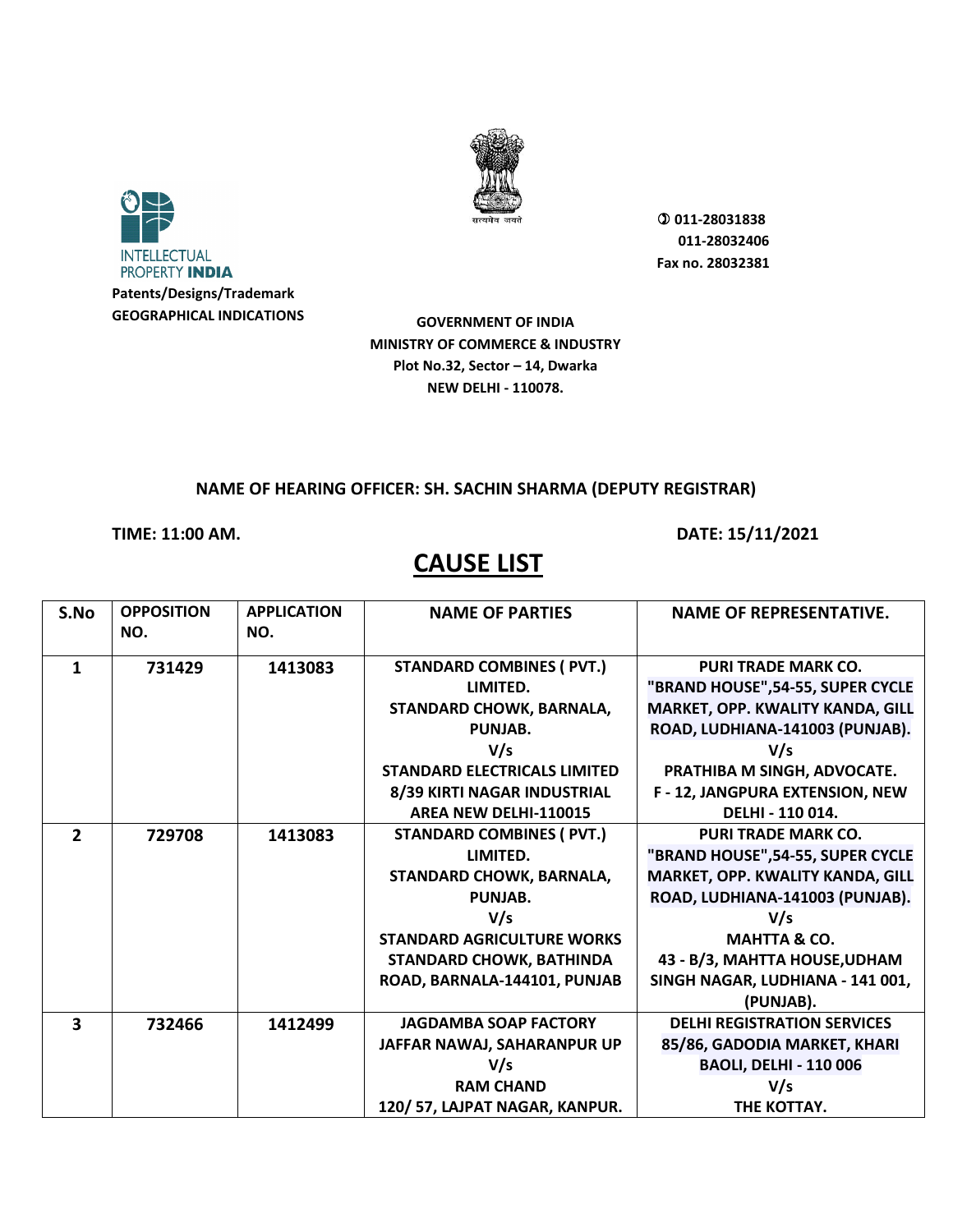|                         |        |         |                                                     | 111/2, HARSH NAGAR, KANPUR - 208         |
|-------------------------|--------|---------|-----------------------------------------------------|------------------------------------------|
|                         |        |         |                                                     | 012                                      |
| $\overline{\mathbf{4}}$ | 723099 | 1411123 | <b>SANAT PRODUCTS LIMITED.</b>                      | THE ACME COMPANY                         |
|                         |        |         | III RD. FLOOR, SAGAR PLAZA, DISTT.                  | <b>B-41, JAIPUR ESTATE, NIZAMUDDIN</b>   |
|                         |        |         | <b>CENTRE, LAXMI NAGAR, VIKAS</b>                   | <b>EAST, NEW DELHI - 110 013.</b>        |
|                         |        |         | MARG, DELHI - 110 092.                              | V/s                                      |
|                         |        |         | V/s                                                 | M/S. V.A. ASSOCIATES                     |
|                         |        |         | <b>LUPIN LTD</b>                                    | 204, PRATIK AVENUE, 2ND FLOOR,           |
|                         |        |         | 159, CST ROAD, KALINA,                              | NEHRU ROAD, VILE PARLE (EAST),           |
|                         |        |         | SANTACRUZ, EAST, MUMBAI 400<br>098                  | <b>MUMBAI-400 057.</b>                   |
| 5                       | 785910 | 1410951 | <b>AXISCARE PHARMACEUTICALS</b>                     | <b>AGRA TRADE MARK SERVICES.</b>         |
|                         |        |         | 105, ELORA ENCLAVE, DAYAL BAGH,                     | 14/6, EMPORIUM BLOCK, SANJAY             |
|                         |        |         | AGRA.                                               | PLACE, AGRA-2.                           |
|                         |        |         | V/s                                                 | V/s                                      |
|                         |        |         | <b>CACHET PHARMA. PVT. LTD.</b>                     | <b>VISHESH &amp; ASSOCIATES.</b>         |
|                         |        |         | 415, SHAH NAHAR INDL. ESTATE,                       | 2, 3 RD FLOOR, YESHWANT                  |
|                         |        |         | DR. E. MOSES ED., WORLI,                            | <b>CHAMBERS, 18 - B, BHARUCHA</b>        |
|                         |        |         | <b>MUMBAI-400 018</b>                               | MARG, KALAGHODA, FORT, MUMBAI            |
|                         |        |         |                                                     | $-400023.$                               |
| 6                       | 773375 | 1796139 | <b>EDUCOMP SOLUTIONS LIMITED</b>                    | <b>SUSHANT M. SINGH &amp; ASSOCIATES</b> |
|                         |        |         | 1211, PADMA TOWER 15,                               | 5/25 WEST PATEL NAGAR NEW                |
|                         |        |         | RAJENDRA PLACE, NEW DELHI-                          | <b>DELHI-110008</b>                      |
|                         |        |         | 110008.                                             | V/s                                      |
|                         |        |         | V/s                                                 | ALG INDIA LAW OFFICES.                   |
|                         |        |         | <b>LEARNING TREE INTERNATIONAL</b>                  | 30 SIRI FORT ROAD, NEW DELHI-            |
|                         |        |         | INC.                                                | 110049.                                  |
|                         |        |         | 1805 LIBRARY ST., RESTON,<br><b>VIRGINIA, U.S.A</b> |                                          |
| 7                       | 764346 | 1774032 | <b>FIBRE SHAKTI INDUSTRIES (P) LTD</b>              | <b>RAHUL RAJPUT.</b>                     |
|                         |        |         | <b>H.NO 46 PH 1 SARABHA NAGAR</b>                   | <b>B-336, BHAI RANDHIR SINGH NAGAR,</b>  |
|                         |        |         | <b>EXTN OPP BLESSING RESORT</b>                     | LUDHIANA - 141 004 PUNJAB.               |
|                         |        |         | PAKHOWAL ROAD LUDHIANA                              | V/s                                      |
|                         |        |         | V/s                                                 | <b>WORLDWIDE REGISTRATION</b>            |
|                         |        |         | <b>SHAKTI BHOG FOODS LTD.</b>                       | <b>BUREAU.</b>                           |
|                         |        |         | 24, LAGHU UDYOG NAGAR,                              | 60/30, NEW ROHTAK ROAD, KAROL            |
|                         |        |         | G.T.KARNAL ROAD, DELHI-110033                       | <b>BAGH, NEW DELHI-110 005.</b>          |
| 8                       | 765977 | 1779584 | <b>ZEE LABORATORIES</b>                             | SIDDHARTH BAMBHA ADV.                    |
|                         |        |         | UCHANI, G.T. ROAD, KARNAL                           | 28/44, PUNJABI BAGH, (W) NEW             |
|                         |        |         | 132001, HARYANA (INDIA).                            | DELHI-26                                 |
|                         |        |         | V/s                                                 | V/s                                      |
|                         |        |         | <b>MEDLEY PHARMACEUTICALS LTD.</b>                  | <b>MEDLEY PHARMACEUTICALS LTD.</b>       |
|                         |        |         | MEDLEY HOUSE, D-2, MIDC AREA,                       | MEDLEY HOUSE, D-2, MIDC AREA,            |
|                         |        |         | 16TH ROAD, ANDHERI (EAST),                          | 16TH ROAD, ANDHERI (EAST),               |
|                         |        |         | MUMBAI-400093.                                      | MUMBAI-400093.                           |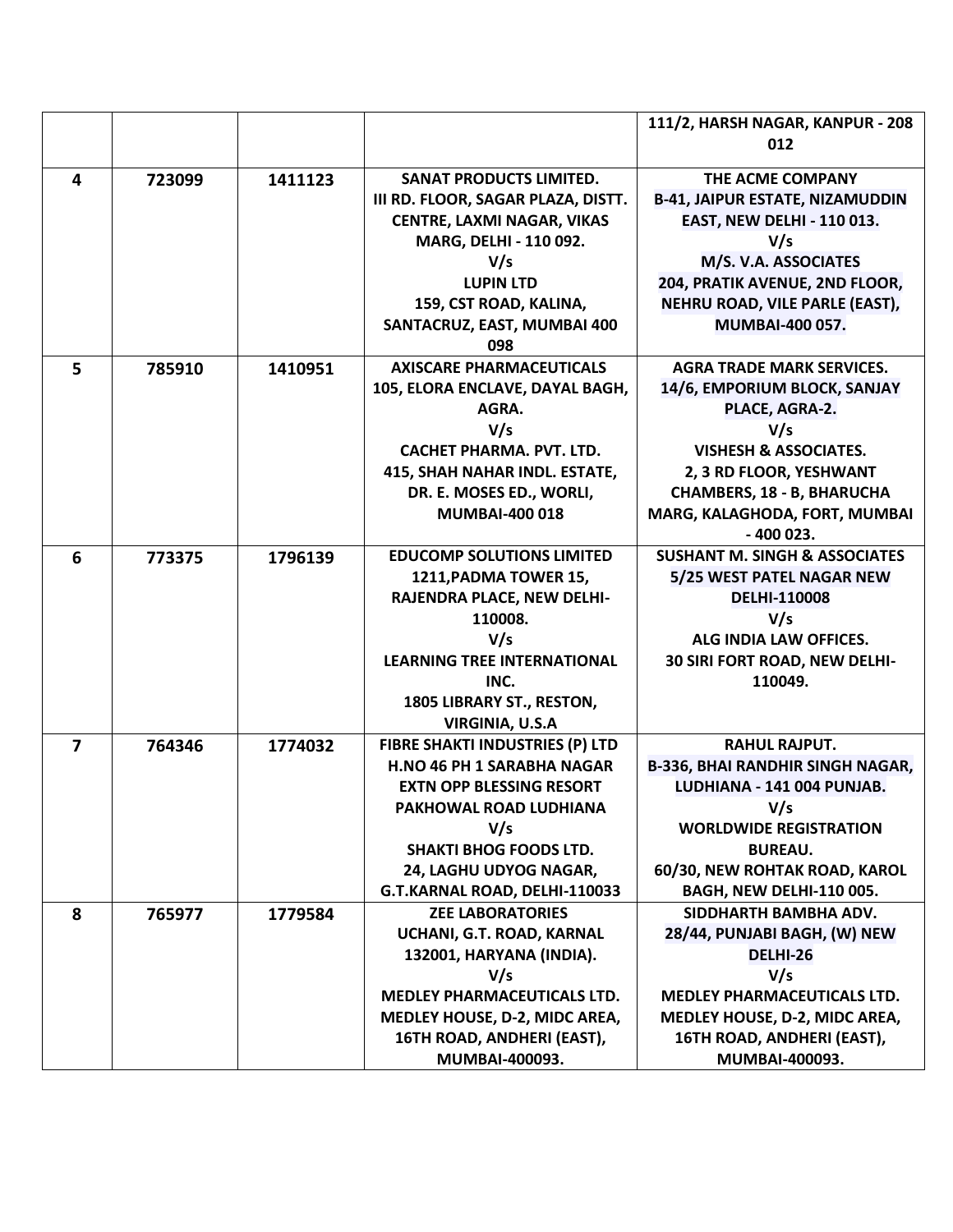



**GOVERNMENT OF INDIA MINISTRY OF COMMERCE & INDUSTRY Plot No.32, Sector – 14, Dwarka NEW DELHI - 110078.**

#### **NAME OF HEARING OFFICER: SH. SACHIN SHARMA (DEPUTY REGISTRAR)**

**TIME: 11:00 AM. DATE: 16/11/2021** 

| S.No                    | <b>OPPOSITION</b> | <b>APPLICATION</b> | <b>NAME OF PARTIES</b>                 | <b>NAME OF REPRESENTATIVE.</b>             |
|-------------------------|-------------------|--------------------|----------------------------------------|--------------------------------------------|
|                         | NO.               | NO.                |                                        |                                            |
| 1                       | 913982            | 3062139            | M/S.JAMBOREE EDUCATION PVT.            | <b>PANDEY RAJIV RAJHANS</b>                |
|                         |                   |                    | LTD.                                   | <b>G-3 QUTUB VIEW APART KATWARIA</b>       |
|                         |                   |                    | 9-AB, IIND FLOOR, TAIMOOR              | <b>SARAI NEW DELHI-16</b>                  |
|                         |                   |                    | NAGAR, NEW FRIENDS COLONY,             | V/s                                        |
|                         |                   |                    | <b>NEW DELHI-110065.</b>               | MANOJ G. MENDA, ADVOCATE.                  |
|                         |                   |                    | V/s                                    | 6/7, SORAB BHARUCHA ROAD,                  |
|                         |                   |                    | GYM-MARK, INC.                         | COLABA, MUMBAI - 400 005.                  |
|                         |                   |                    | 500 HOWARD STREET, SAN                 |                                            |
|                         |                   |                    | <b>FRANCISCO CALIFORNIA, USA 94105</b> |                                            |
| $\overline{2}$          | 910136            | 1785737            | <b>02 MICRO INTERNATIONAL LIMITED</b>  | <b>REMFRY &amp; SAGAR</b>                  |
|                         |                   |                    | <b>GRAND PAVILLION COMMERCIAL</b>      | MILLENIUM PLAZA, SECTOR 27,                |
|                         |                   |                    | <b>CENTRE WEST BAY ROAD P.O.BOX</b>    | <b>GURGAON-122002.</b>                     |
|                         |                   |                    | 32331 SMB CAYMAN GRAND                 | V/s                                        |
|                         |                   |                    | <b>CAYMAN</b>                          | <b>MOHAN ASSOCIATES.</b>                   |
|                         |                   |                    | V/s                                    | <b>CEEBROS BUILDING, D - 4, III FLOOR,</b> |
|                         |                   |                    | <b>SAVERA INDUSTRIES LIMITED</b>       | NO. 11, CENETOPH ROAD,                     |
|                         |                   |                    | (FORMERLY KNOWN AS SAVERA              | TEYNAMPET, CHENNAI - 600 018,              |
|                         |                   |                    | <b>HOTELS LIMITED)</b>                 | <b>TAMIL NADU</b>                          |
|                         |                   |                    | 146, DR. RADHAKRISHNAN ROAD,           |                                            |
|                         |                   |                    | <b>CHENNAI-600 004, STATE OF TAMIL</b> |                                            |
|                         |                   |                    | <b>NADU, INDIA</b>                     |                                            |
| $\overline{\mathbf{3}}$ | 723296            | 1519961            | <b>RAJNEESH ARORA</b>                  | TAJ TRADE MARK PVT. LTD.                   |
|                         |                   |                    | 10, MODEL TOWN, YAMUNA                 | ANAND VRINDAVAN, SANJAY PLACE,             |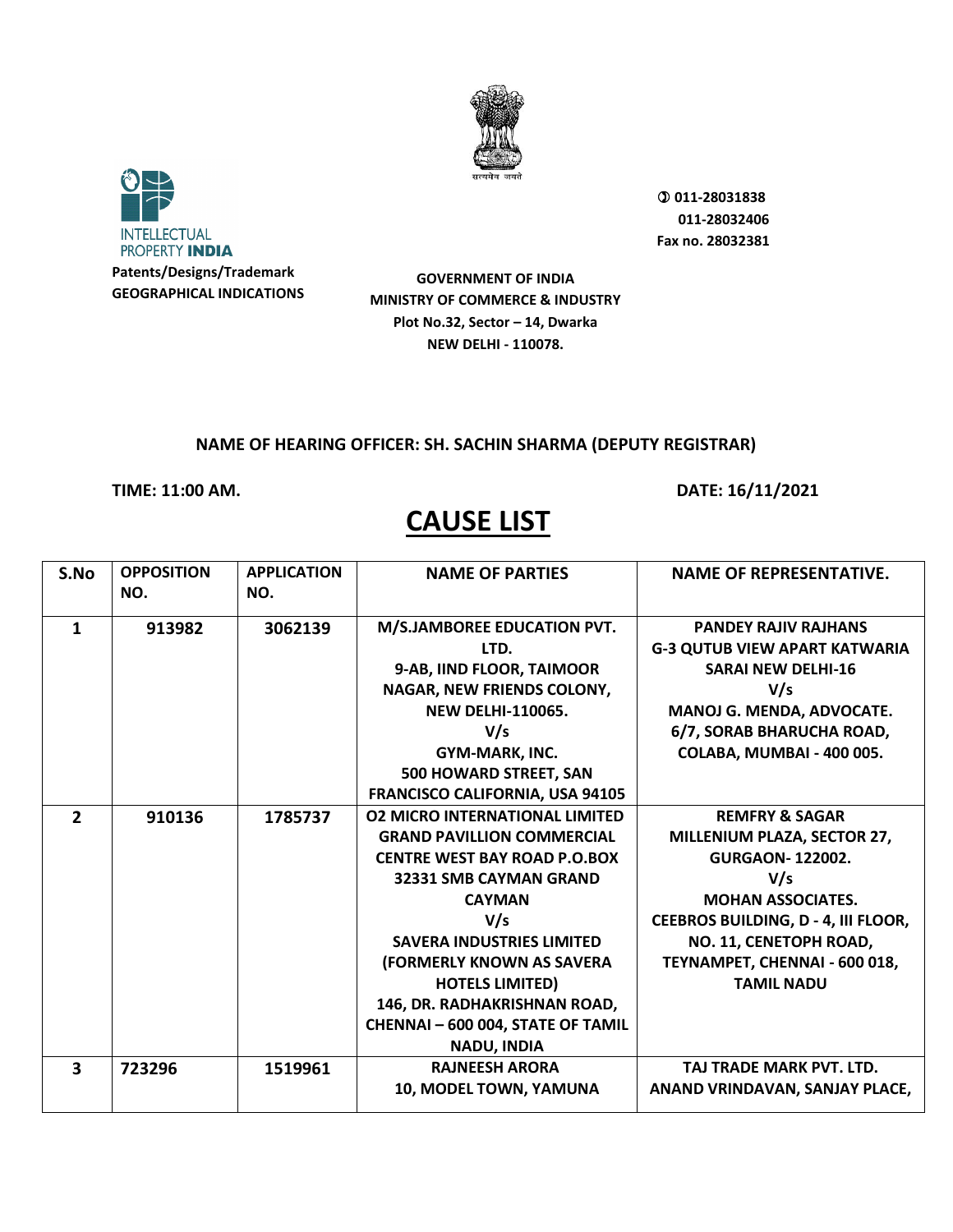|                |        |         | NAGAR, HARYANA                         | AGRA-02 (U.P.).                      |
|----------------|--------|---------|----------------------------------------|--------------------------------------|
|                |        |         | V/s                                    | V/s                                  |
|                |        |         | <b>AERO CLUB</b>                       | <b>LALL &amp; SETHI</b>              |
|                |        |         | GURDWARA ROAD, KAROL BAGH,             | D-17, South Extension Part - 2, New  |
|                |        |         | <b>NEW DELHI-110005.</b>               | Delhi - 110049                       |
| 4              | 725873 | 1519961 | <b>RAJNEESH ARORA</b>                  | TAJ TRADE MARK PVT. LTD.             |
|                |        |         | 10, MODEL TOWN, YAMUNA                 | ANAND VRINDAVAN, SANJAY PLACE,       |
|                |        |         | NAGAR, HARYANA                         | AGRA-02 (U.P.).                      |
|                |        |         | V/s                                    | V/s                                  |
|                |        |         | <b>RAHMAN INDUSTRIES LIMITED</b>       | <b>VERMAJI &amp; COMPANY</b>         |
|                |        |         | 184/167, WAZIDPUR, JAJMAU,             | 111/29, ASHOK NAGAR, (BEHIND G.      |
|                |        |         | <b>KANPUR (U.P.)</b>                   | <b>T. RD.), KANPUR-12.</b>           |
| 5              | 849261 | 2688299 | <b>MEADWESTVACO PACKAGING</b>          | LALL LAHIRI AND SALHOTRA.            |
|                |        |         | <b>SYSTEMS, LLC</b>                    | PLOT NO. B-28, SECTOR - 32,          |
|                |        |         | 501 SOUTH 5TH STREET RICHMOND,         | <b>INSTITUTIONAL AREA, GURGAON -</b> |
|                |        |         | <b>VIRGINIA 23219-0501, USA</b>        | 122 001, HARYANA.                    |
|                |        |         | V/s                                    | V/s                                  |
|                |        |         | <b>HERO INVESTCORP PVT. LTD.</b>       | <b>WORLDWIDE INTELLEC</b>            |
|                |        |         | <b>HERO CR DIVISION, SUA ROAD HERO</b> | 313, BEST SKY TOWER, NETAJI          |
|                |        |         | <b>NAGAR LUDHIANA 141003</b>           | SUBHASH PLACE, PITAMPURA, NEW        |
|                |        |         |                                        | DELHI-34                             |
| 6              | 197711 | 1120956 | <b>KRBL LTD.</b>                       | <b>DELHI REGISTRATION SERVICES</b>   |
|                |        |         | 5190, LAHORI GATE, NAYA BAZAR          | 85/86, GADODIA MARKET, KHARI         |
|                |        |         | DELHI - 110 006.                       | <b>BAOLI, DELHI - 110 006</b>        |
|                |        |         | V/s                                    | V/s                                  |
|                |        |         | <b>JAIN RICE INDIA</b>                 | <b>WORLDWIDE REGISTRATION</b>        |
|                |        |         | 522-525 (2ND FLOOR) LAHORI GATE,       | <b>BUREAU.</b>                       |
|                |        |         | <b>NAYA BAZAR, DELHI-6</b>             | 60/30, NEW ROHTAK ROAD, KAROL        |
|                |        |         |                                        | BAGH, NEW DELHI-110005               |
| $\overline{7}$ | 201840 | 1120956 | <b>KRBL LTD.</b>                       | <b>DELHI REGISTRATION SERVICES</b>   |
|                |        |         | 5190, LAHORI GATE, NAYA BAZAR          | 85/86, GADODIA MARKET, KHARI         |
|                |        |         | DELHI - 110 006.                       | <b>BAOLI, DELHI - 110 006</b>        |
|                |        |         | V/s                                    | V/s                                  |
|                |        |         | <b>SURAJ RICE MILLS</b>                | <b>SURAJ RICE MILLS</b>              |
|                |        |         | REGHAR PURA, KAROL BAGH, NEW           | REGHAR PURA, KAROL BAGH, NEW         |
|                |        |         | DELHI-110005.                          | DELHI-110005.                        |
| 8              | 204421 | 1120956 | <b>KRBL LTD.</b>                       | <b>DELHI REGISTRATION SERVICES</b>   |
|                |        |         | 5190, LAHORI GATE, NAYA BAZAR          | 85/86, GADODIA MARKET, KHARI         |
|                |        |         | DELHI - 110 006.                       | <b>BAOLI, DELHI - 110 006</b>        |
|                |        |         | V/s                                    | V/s                                  |
|                |        |         | <b>SUNSTAR OVERSEAS LTD.</b>           | <b>AMARJIT &amp; ASSOCIATES</b>      |
|                |        |         | 40KM STONE, G.T.K. ROAD,               | SUIT 404, LAW ARCADE,                |
|                |        |         | BAHALGARH, SONEPAT, HARYANA.           | <b>18 PUSA ROAD</b>                  |
|                |        |         |                                        | <b>NEW DELHI-110005</b>              |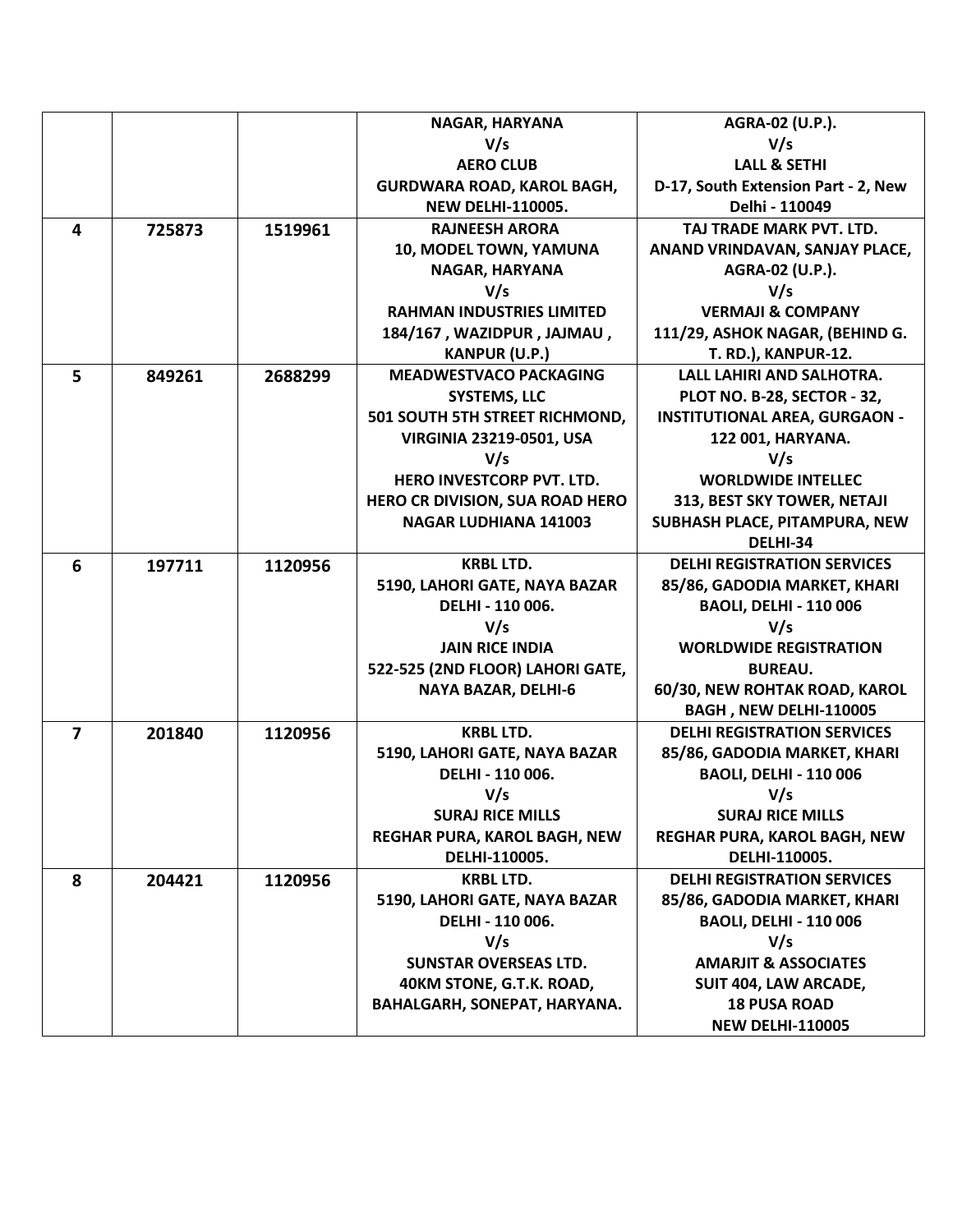



**GOVERNMENT OF INDIA MINISTRY OF COMMERCE & INDUSTRY Plot No.32, Sector – 14, Dwarka NEW DELHI - 110078.**

### **NAME OF HEARING OFFICER: SH. SACHIN SHARMA (DEPUTY REGISTRAR)**

**TIME: 11:00 AM. DATE: 17/11/2021** 

| S.No                    | <b>OPPOSITION</b> | <b>APPLICATION</b> | <b>NAME OF PARTIES</b>                  | <b>NAME OF REPRESENTATIVE.</b>          |
|-------------------------|-------------------|--------------------|-----------------------------------------|-----------------------------------------|
|                         | NO.               | NO.                |                                         |                                         |
| $\mathbf{1}$            | 769503            | 1838907            | <b>POPULATION HEALTH SERVICES</b>       | <b>SUBRAMANIAM &amp; ASSOCIATES</b>     |
|                         |                   |                    | (INDIA)                                 | 7TH FLOOR, M3M COSMOPOLITAN             |
|                         |                   |                    | <b>IB/2A ASHOK VIHAR PHASE I DELHI-</b> | <b>SECTOR 66, GOLF COURSE EXTENSION</b> |
|                         |                   |                    | 110052                                  | ROAD GURUGRAM - 122001                  |
|                         |                   |                    | V/s                                     | <b>NATIONAL CAPITAL REGION INDIA</b>    |
|                         |                   |                    | <b>AJANTA PHARMA LIMITED</b>            | V/s                                     |
|                         |                   |                    | AJANTA HOUSE, CHARKOP,                  | <b>KIRAN J. MEHTA</b>                   |
|                         |                   |                    | KANDIVLI (W), MUMBAI-400067.            | 5/A, PADHYE WADI, BHAWANI               |
|                         |                   |                    |                                         | <b>SHANKAR ROAD, DADAR (WEST),</b>      |
|                         |                   |                    |                                         | <b>MUMBAI-400 028.</b>                  |
| $\overline{2}$          | 828005            | 1809580            | <b>EUREKA FORBES LIMITED</b>            | <b>SAIKRISHNA &amp; ASSOCIATES</b>      |
|                         |                   |                    | L-11, SOUTH EXTENSION PART - II,        | D-5, SECOND FLOOR, SECTOR-10,           |
|                         |                   |                    | 2ND AND 3RD FLOOR, NEW DELHI-           | NOIDA-201301 (U.P.)                     |
|                         |                   |                    | 110 049                                 | V/s                                     |
|                         |                   |                    | V/s                                     | <b>ARPAN SINGH LAMBA</b>                |
|                         |                   |                    | <b>ARPAN SINGH LAMBA</b>                | PLOT NO.527, PACE CITY-II, SECTOR-      |
|                         |                   |                    | PLOT NO.527, PACE CITY-II,              | 37, GURGAON-122001, HARYANA.            |
|                         |                   |                    | SECTOR-37, GURGAON-122001,              |                                         |
|                         |                   |                    | HARYANA.                                |                                         |
| $\overline{\mathbf{3}}$ | 917949            | 1866548            | <b>HERO CYCLES LTD</b>                  | <b>WORLDWIDE REGISTRATION</b>           |
|                         |                   |                    | <b>HERO NAGAR G.T. ROAD LUDHIANA</b>    | <b>BUREAU.</b>                          |
|                         |                   |                    | V/s                                     | 60/30, NEW ROHTAK ROAD, KAROL           |
|                         |                   |                    | <b>MAHINDRA &amp; MAHINDRA LTD.</b>     | <b>BAGH, NEW DELHI-110 005.</b>         |
|                         |                   |                    | <b>GATEWAY BUILDILNG, APOLLO</b>        | V/s                                     |
|                         |                   |                    | BUNDER, MUMBAI-400001.                  | <b>ANAND AND ANAND.</b>                 |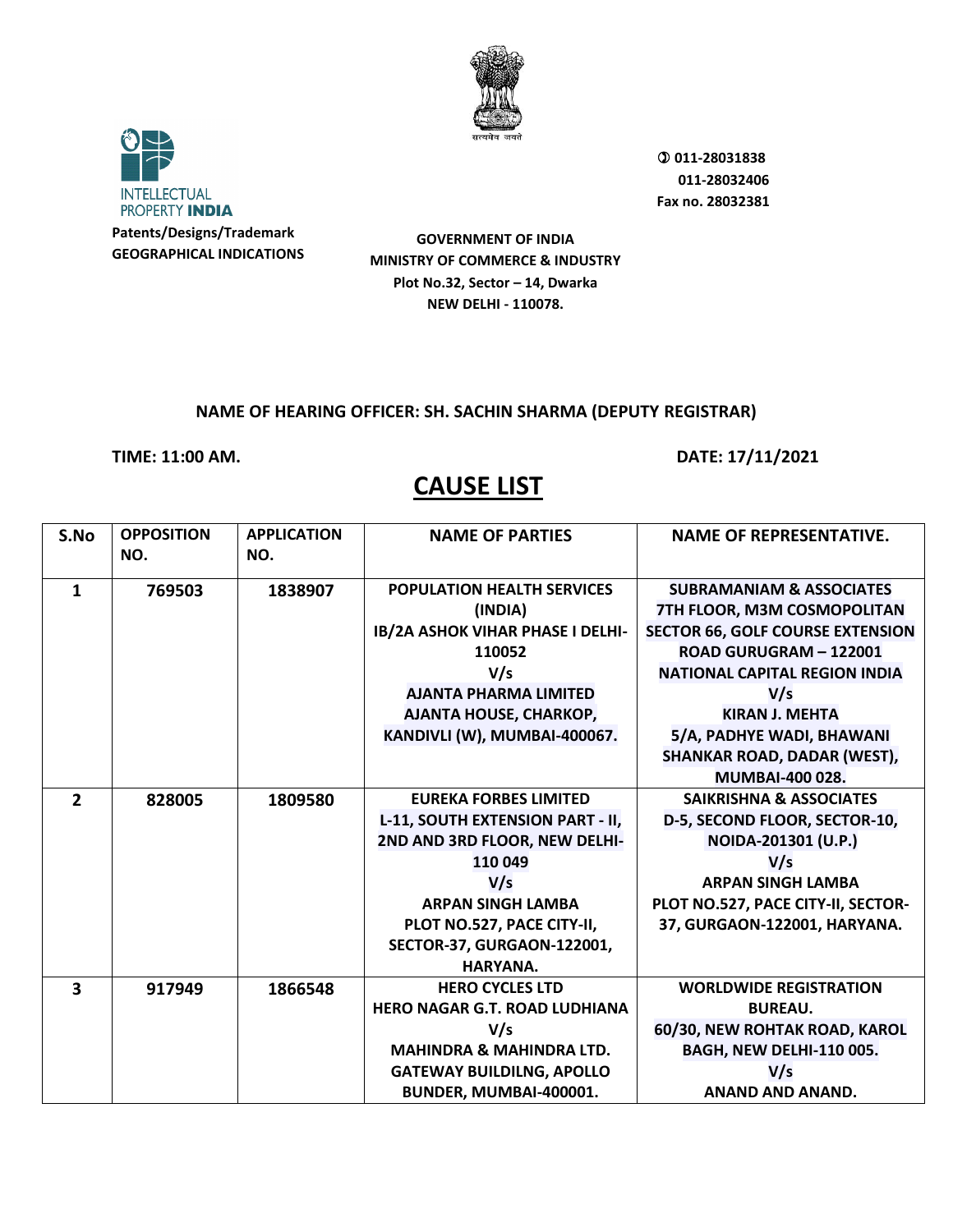|   |        |         |                                      | <b>B-41, NIZAMUDDIN EAST,</b>          |
|---|--------|---------|--------------------------------------|----------------------------------------|
|   |        |         |                                      | <b>NEW DELHI - 110 013.</b>            |
|   |        |         |                                      |                                        |
| 4 | 766157 | 1769636 | <b>MULTANI PHARMACEUTICALS LTD.</b>  | THE ACME COMPANY                       |
|   |        |         | H. 36, CONNAUGHT PLACE,              | <b>B-41, JAIPUR ESTATE, NIZAMUDDIN</b> |
|   |        |         | <b>NEW DELHI - 110 001.</b>          | <b>EAST, NEW DELHI - 110 013.</b>      |
|   |        |         | V/s                                  | V/s                                    |
|   |        |         | DR. BHALCHANDRA VASUDEO              | M. P. MIRCHANDANI & CO.                |
|   |        |         | <b>TAMBE</b>                         | RAM MANSION, IST FLOOR, ROOM           |
|   |        |         | <b>ATMASANTULAN VILLAGE, NEAR</b>    | NO.4, N.F. ROAD, NEAR CITY WALK,       |
|   |        |         | M.T.D.C. HOLIDAY RESORT, KARLA-      | COLABA,                                |
|   |        |         | 410 405.                             | MUMBAI - 400 001.                      |
| 5 | 752136 | 1491096 | <b>BIOGEN IDEC MA INC.</b>           | <b>K &amp; S PARTNERS:</b>             |
|   |        |         | <b>14 CAMBRIDGE CENTER,</b>          | 515-B, PLATINUM TOWER, 5TH             |
|   |        |         | <b>CAMBRIDGE, MA 02142 UNITED</b>    | FLOOR, SOHNA ROAD, SECTOR - 47,        |
|   |        |         | <b>STATES OF AMERICA</b>             | GURUGRAM - 122 002, NATIONAL           |
|   |        |         | V/s                                  | <b>CAPITAL REGION, INDIA</b>           |
|   |        |         | <b>AVON CYCLES LIMITED</b>           | V/s                                    |
|   |        |         | G.T. ROAD, LUDHIANA.                 | <b>MADAMSER &amp; CO.</b>              |
|   |        |         |                                      | FLAT NO. E (GF), SAGAR APTS., 6,       |
|   |        |         |                                      | TILAK MARG, NEW DELHI-110001.          |
| 6 | 761361 | 1576201 | <b>MAPLETREE INVESTMENTS PTE LTD</b> | <b>ANAND AND ANAND.</b>                |
|   |        |         | 1 MARITIME SQUARE #13-01             | <b>B-41, NIZAMUDDIN EAST,</b>          |
|   |        |         | <b>HARBOURFRONT CENTRE</b>           | <b>NEW DELHI - 110 013.</b>            |
|   |        |         | <b>SINGAPORE 099253</b>              | V/s                                    |
|   |        |         | V/s                                  | <b>ARJUN T. BHAGAT &amp; CO.</b>       |
|   |        |         | ARVIVA INDUSTRIES (INDIA) LTD.       | 6/B SHAHEEN APARTMENT, 132 / 1,        |
|   |        |         | 50, A-B, GOVT. INDL ESTATE,          | MODI STREET, POST BOX NO. 1865,        |
|   |        |         | CHARKOP (W), MUMBAI-400 067          | <b>FORT, MUMBAI - 400 001.</b>         |
| 7 | 744582 | 1577961 | <b>M/S.NOVAKIND BIOSCIENCES</b>      | <b>MACE CORPORATE ASSOCIATE.</b>       |
|   |        |         | 510/55, NEW HYDRABAD,                | 1ST FLOOR, 34 CORNER MARKET,           |
|   |        |         | <b>LUCKNOW UP</b>                    | <b>MALVIYA NAGAR, NEW DELHI-</b>       |
|   |        |         | V/s                                  | 110017.                                |
|   |        |         | <b>NNOVA AND COMPANY</b>             | V/s                                    |
|   |        |         | <b>SHOP NO-104 FLOOR RIAZIVU</b>     | <b>ADITYA &amp; ASSOCIATES.</b>        |
|   |        |         | <b>CHAMBERS HILL ROAD MUBAI-50</b>   | 405, KAPADIA CHAMBERS, 599, J.S.S.     |
|   |        |         |                                      | ROAD, MARINE LINES, MUMMBAI -          |
|   |        |         |                                      | 400 002.                               |
| 8 | 752613 | 1543169 | SOLITAIRE PHARMACIA (P) LTD.         | SIDDHART BHAMA ADVOCATE                |
|   |        |         | PLOT NO. 73, (F.F.) INDL. AREA,      | 28/44, PUNJABI BAGH(W)NEW DELHI-       |
|   |        |         | PHASE-2, CHANDIGARH-160002.          | 26.                                    |
|   |        |         | V/s                                  | V/s                                    |
|   |        |         | <b>INDOCO REMEDIES LTD.</b>          | <b>INDOCO REMEDIES LTD.</b>            |
|   |        |         | <b>INDOCO HOUSE, 166 CST ROAD,</b>   | <b>INDOCO HOUSE, 166 CST ROAD,</b>     |
|   |        |         | SANTCRUZ (E), MUMBAI-400 098.        | SANTCRUZ (E), MUMBAI-400 098           |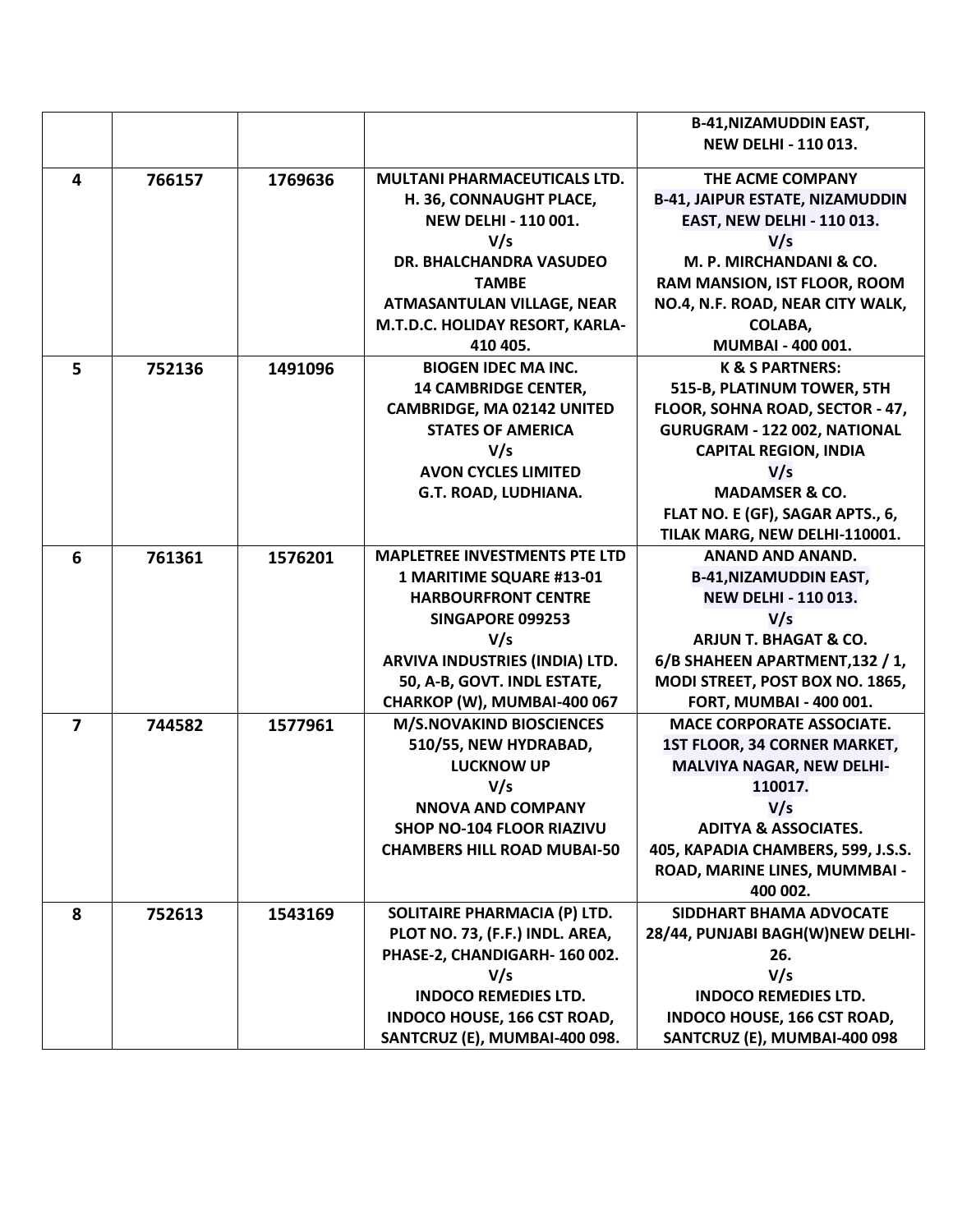



**Patents/Designs/Trademark GEOGRAPHICAL INDICATIONS**  **011-28031838 011-28032406 Fax no. 28032381**

**GOVERNMENT OF INDIA MINISTRY OF COMMERCE & INDUSTRY Plot No.32, Sector – 14, Dwarka NEW DELHI - 110078.**

#### **NAME OF HEARING OFFICER: SH. SACHIN SHARMA (DEPUTY REGISTRAR)**

**TIME: 11:00 AM. DATE: 18/11/2021** 

| S.No                    | <b>OPPOSITION</b> | <b>APPLICATION</b> | <b>NAME OF PARTIES</b>               | <b>NAME OF REPRESENTATIVE.</b>          |
|-------------------------|-------------------|--------------------|--------------------------------------|-----------------------------------------|
|                         | NO.               | NO.                |                                      |                                         |
| $\mathbf{1}$            | 782784            | 1988879            | <b>MUMTAZ BEGUM</b>                  | <b>DELHI REGISTRATION SERVICES</b>      |
|                         |                   |                    | <b>H NO G-342 GALI NO 13/2 PREM</b>  | <b>52, SUKHDEV VIHAR, MATHURA</b>       |
|                         |                   |                    | <b>DR. WALI GALI BHAGRATTI VIHAR</b> | ROAD, NEW DELHI-110 025.                |
|                         |                   |                    | <b>MUSTAFABAD DELHI 94</b>           | V/s                                     |
|                         |                   |                    | V/s                                  | <b>ASHOKA TRADE MARKS CO.</b>           |
|                         |                   |                    | <b>SHAHNAZ HERBALS</b>               | 4, CENTRAL LANE, BENGALI MARKET,        |
|                         |                   |                    | <b>INTERNATIONAL TRADE TOWER GF-</b> | NEW DELHI-110 001.                      |
|                         |                   |                    | 20 & 21 NEHRU PLACE NEW DELHI        |                                         |
|                         |                   |                    | 110019                               |                                         |
| $\overline{2}$          | 915340            | 1714183            | <b>KDDL LIMITED</b>                  | <b>ANAND AND ANAND.</b>                 |
|                         |                   |                    | <b>SCO 88-89, SECTOR 8-C,</b>        | <b>B-41, NIZAMUDDIN EAST, NEW DELHI</b> |
|                         |                   |                    | CHANDIGARH-160009.                   | $-110013.$                              |
|                         |                   |                    | V/s                                  | V/s                                     |
|                         |                   |                    | M/s. SUMMIT HOTELS & RESORTS         | <b>GOLDFINN TECHNOLOGIES</b>            |
|                         |                   |                    | <b>PRIVATE LIMITED</b>               | 38/4, NABAPALLY, NEAR                   |
|                         |                   |                    | <b>SKYSTAR BUILDING, 6TH FLOOR,</b>  | RANJANNAGAR, P.O-JOKA, KOLKATA          |
|                         |                   |                    | SEVOKE ROAD, SILIGURI,               | 700104, WEST BENGAL                     |
|                         |                   |                    | DARJEELING, PINCODE - 734 001,       |                                         |
|                         |                   |                    | <b>WEST BENGAL</b>                   |                                         |
| $\overline{\mathbf{3}}$ | 828500            | 1877390            | J.R. RICE INDIA PVT. LTD.            | <b>WORLDWIDE REGISTRATION</b>           |
|                         |                   |                    | 5593-94, LAHORI GATE, NAYA           | <b>BUREAU.</b>                          |
|                         |                   |                    | <b>BAZAR, DELHI-110006</b>           | 60/30, NEW ROHTAK ROAD, KAROL           |
|                         |                   |                    | V/s                                  | BAGH, NEW DELHI-110005                  |
|                         |                   |                    | SHRI LAL MAHAL LTD.                  | V/s                                     |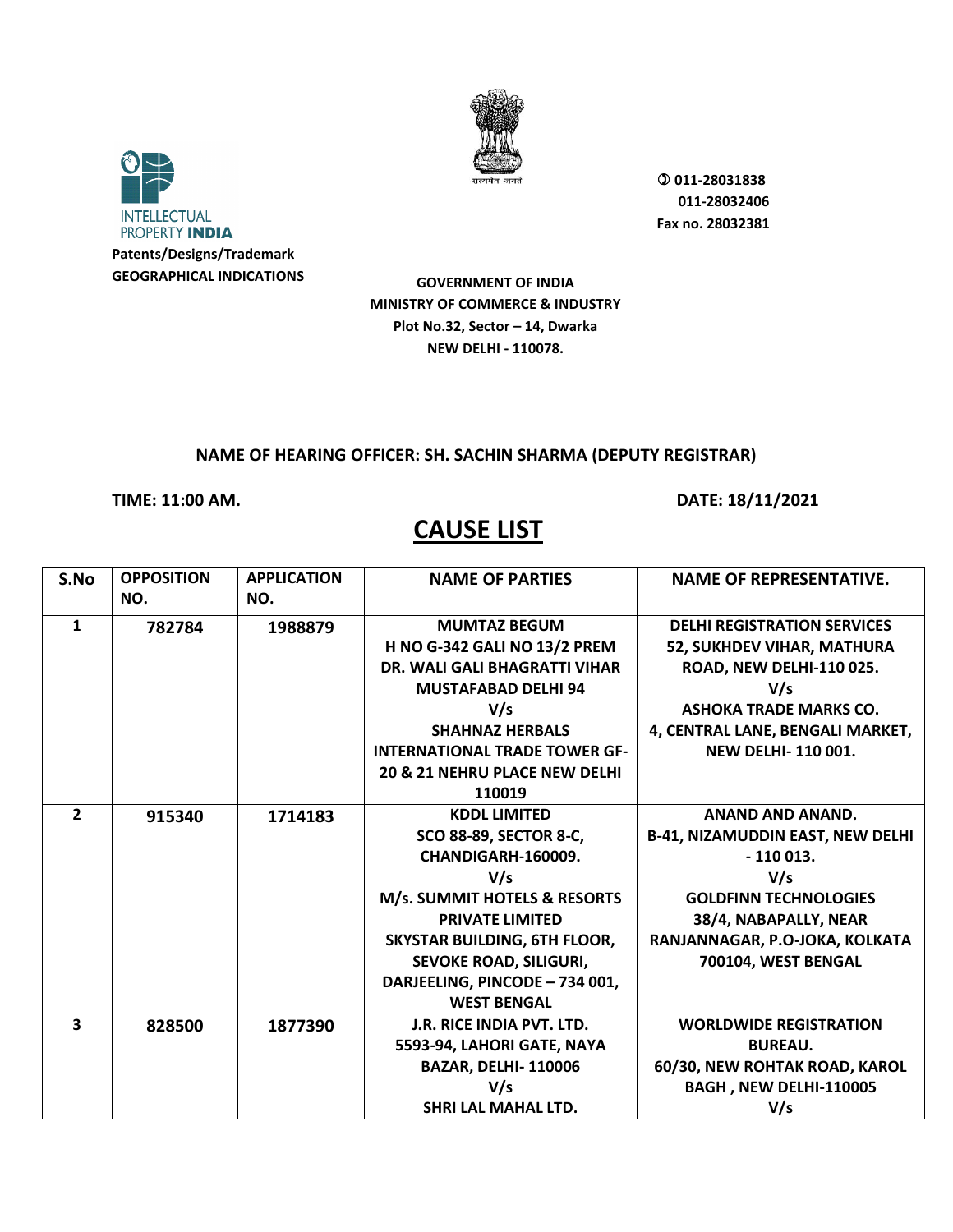|                |        |         | <b>B-16, BHAGWAN DASS NAGAR,</b>      | S. K. TRADEMARKS CO.                      |
|----------------|--------|---------|---------------------------------------|-------------------------------------------|
|                |        |         | PUNJABI BAGH, DELHI-110026.           | C-36, MAHENDRU ENCLAVE, LANE NO           |
|                |        |         |                                       | 4, DELHI-110 009.                         |
| 4              | 807153 | 1951867 | <b>CMG BIOTECH PVT.LTD.</b>           | <b>CMG BIOTECH PVT.LTD.</b>               |
|                |        |         | <b>410 PLOT NO.4 DDA BUILDING</b>     | <b>410 PLOT NO.4 DDA BUILDING</b>         |
|                |        |         | <b>DISTRICT CENTRE LAXMI NAGAR</b>    | <b>DISTRICT CENTRE LAXMI NAGAR</b>        |
|                |        |         | <b>DELHI-110092</b>                   | DELHI-110092                              |
|                |        |         | V/s                                   | V/s                                       |
|                |        |         | <b>MICRO LABS LTD</b>                 | V. RAVI, ADVOCATE.                        |
|                |        |         | NO. 27, RACE COURSE ROAD,             | AP.1396, 31ST STREET, VI SECTOR,          |
|                |        |         | <b>BANGALORE - 560 001.</b>           | K.K. NAGAR, CHENNAI - 600 078.            |
| 5              | 753311 | 1652243 | <b>NOVARTIS AG</b>                    | <b>LALL LAHIRI &amp; SALHOTRA</b>         |
|                |        |         | 4002 BASEL, SWITZERLAND.              | PLOT.NO. B-28, SECTOR - 32,               |
|                |        |         | V/s                                   | <b>INSTITUTIONAL AREA, GURGAON -</b>      |
|                |        |         | <b>MICRO LABS LIMITED</b>             | 122 001, HARYANA.                         |
|                |        |         | NO. 27, RACE COURSE ROAD,             | V/s                                       |
|                |        |         | <b>BANGLORE - 560 001</b>             | V. RAVI, ADVOCATE.                        |
|                |        |         |                                       | AP.1396, 31ST STREET, VI SECTOR,          |
|                |        |         |                                       | K.K. NAGAR, CHENNAI - 600 078.            |
| 6              | 752974 | 1652243 | <b>NOVARTIS AG</b>                    | <b>LALL LAHIRI &amp; SALHOTRA</b>         |
|                |        |         | 4002 BASEL, SWITZERLAND               | PLOT.NO. B-28, SECTOR - 32,               |
|                |        |         | V/s                                   | <b>INSTITUTIONAL AREA, GURGAON -</b>      |
|                |        |         | <b>RANBAXY LABORATORIES LIMITED</b>   | 122 001, HARYANA.                         |
|                |        |         | PLOT NO. 90, SECTOR. 32,              | V/s                                       |
|                |        |         | <b>GURGAON - 122001</b>               | <b>AMARJIT &amp; ASSOCIATES.</b>          |
|                |        |         |                                       | SUITE 404, LAW ARCADE, 18, - PUSA         |
|                |        |         |                                       | ROAD, NEW DELHI - 110 005.                |
| $\overline{7}$ | 771517 | 1687049 | <b>SHRI JEE FOOD PRODUCTS</b>         | <b>DELHI REGISTRATION SERVICE.</b>        |
|                |        |         | 324-B, MAIN ROAD, KHARI BAOLI,        | 52, SUKHDEV VIHAR, MATHURA                |
|                |        |         | DELHI - 110 006.                      | ROAD, NEW DELHI-110 025.                  |
|                |        |         | V/s                                   | V/s                                       |
|                |        |         | <b>POPULAR PAINTS &amp; CHEMICALS</b> | <b>IPR LAW ASSOCIATES (MUMBAI)</b>        |
|                |        |         | <b>IMDADI HOUSE, AMANAKA,</b>         | <b>GYAN BHAVAN, GROUND FLOOR, 8,</b>      |
|                |        |         | RAIPUR -492010 CHHATTISGARH           | KUMTHA STREET, BALLARD ESTATE,            |
|                |        |         |                                       | MUMBAI-400 001.                           |
| 8              | 766443 | 1681298 | <b>SHACHI SINGH</b>                   | <b>TYAGI CERTIFICATIONS SERVICES PVT.</b> |
|                |        |         | KANOONGOPURA (NORTH), U.P.            | LTD.                                      |
|                |        |         | DISTT. HOSPITAL BEHRAICH, U.P         | 3/112, LALITA PARK, LAXMI NAGAR,          |
|                |        |         | V/s                                   | DELHI-92                                  |
|                |        |         | <b>VIFOR INTERNATIONAL INC</b>        | V/s                                       |
|                |        |         | <b>RECHENSTRASSE 37, ST. GALLEN</b>   | <b>REMFRY &amp; SAGAR</b>                 |
|                |        |         | 9001 SWITZERLAND                      | MILLENIUM PLAZA, SECTOR 27,               |
|                |        |         |                                       | <b>GURGAON-122002.</b>                    |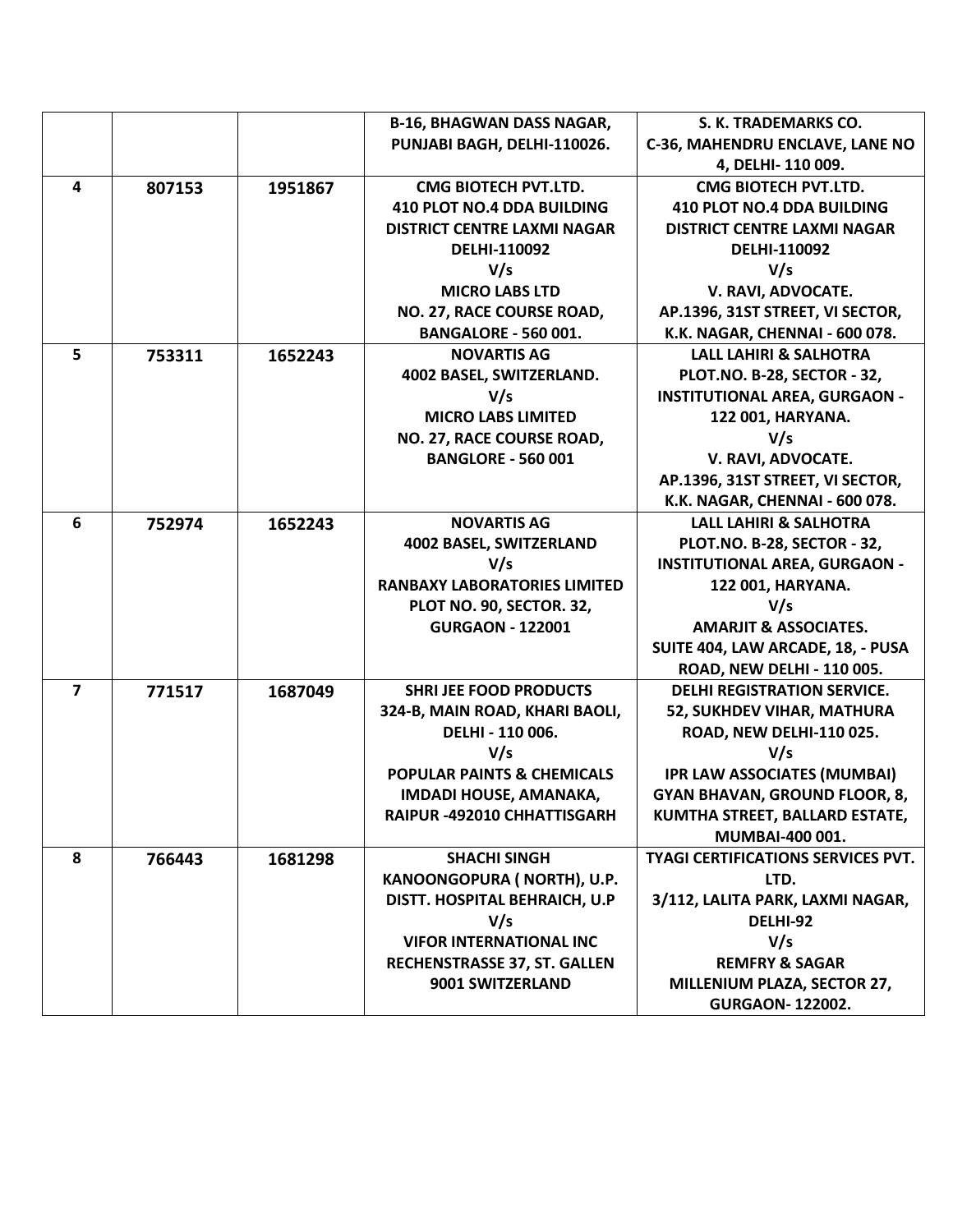



**Patents/Designs/Trademark GEOGRAPHICAL INDICATIONS**  **011-28031838 011-28032406 Fax no. 28032381**

**GOVERNMENT OF INDIA MINISTRY OF COMMERCE & INDUSTRY Plot No.32, Sector – 14, Dwarka NEW DELHI - 110078.**

#### **NAME OF HEARING OFFICER: SH. SACHIN SHARMA (DEPUTY REGISTRAR)**

### **TIME: 11:00 AM. DATE: 22/11/2021**

| S.No                    | <b>OPPOSITION</b> | <b>APPLICATION</b> | <b>NAME OF PARTIES</b>              | <b>NAME OF REPRESENTATIVE.</b>         |
|-------------------------|-------------------|--------------------|-------------------------------------|----------------------------------------|
|                         | NO.               | NO.                |                                     |                                        |
| 1                       | 738660            | 1412499            | <b>JAGDAMBA SOAP FACTORY</b>        | <b>DELHI REGISTRATION SERVICES</b>     |
|                         |                   |                    | AFFAR NAWAJ, SAHARANPUR UP          | 85/86, GADODIA MARKET, KHARI           |
|                         |                   |                    | V/s                                 | <b>BAOLI,</b>                          |
|                         |                   |                    | JYOTHY LABORATORIES LIMITED         | <b>DELHI - 110 006</b>                 |
|                         |                   |                    | UJALA HOUSE, RAMAKRISHNA            | V/s                                    |
|                         |                   |                    | MANDIR ROAD, KONDIVITA,             | <b>LAW &amp; PRUDENCE.</b>             |
|                         |                   |                    | ANDHERI (EAST), MUMBAI - 400 059.   | <b>MERCHANTS CHAMBERS, 6TH FLOOR,</b>  |
|                         |                   |                    |                                     | <b>41, SIR VITHALDAS THACKERSEY</b>    |
|                         |                   |                    |                                     | ROAD,                                  |
|                         |                   |                    |                                     | OPP. PATKAR HALL, MUMBAI-20.           |
| $\overline{2}$          | 780138            | 1569972            | <b>ALCHEM INTERNATIONAL LIMITED</b> | <b>K &amp; S PARTNERS</b>              |
|                         |                   |                    | 301, AVALON APPARTMENTS,            | B.K. HOUSE, PLOT NO. - 109, SECTOR-    |
|                         |                   |                    | <b>MANGLA PURI, MEHRAULI -</b>      | 44, GURGAON 122002 (HARYANA)           |
|                         |                   |                    | <b>GURGAON ROAD NEW DELHI-</b>      | V/s                                    |
|                         |                   |                    | 110030.                             | <b>VISHESH &amp; ASSOCIATES.</b>       |
|                         |                   |                    | V/s                                 | 2, 3 RD FLOOR, YESHWANT                |
|                         |                   |                    | <b>ALKEM LABORATORIES LTD.</b>      | <b>CHAMBERS, 18 - B, BHARUCHA</b>      |
|                         |                   |                    | <b>INTER ALIA, ALKEM HOUSE,</b>     | MARG, KALAGHODA,                       |
|                         |                   |                    | <b>DEVASHISH ADJ. TO MATULYA</b>    | <b>FORT, MUMBAI - 400 023.</b>         |
|                         |                   |                    | <b>CENTRE, LOWER PAREL, MUMBAI-</b> |                                        |
|                         |                   |                    | 400013                              |                                        |
| $\overline{\mathbf{3}}$ | 834892            | 1960692            | <b>CARAVAN COSMETICS</b>            | THE ACME COMPANY                       |
|                         |                   |                    | 6493, KASAB PURA, NAWAB ROAD,       | <b>B-41, JAIPUR ESTATE, NIZAMUDDIN</b> |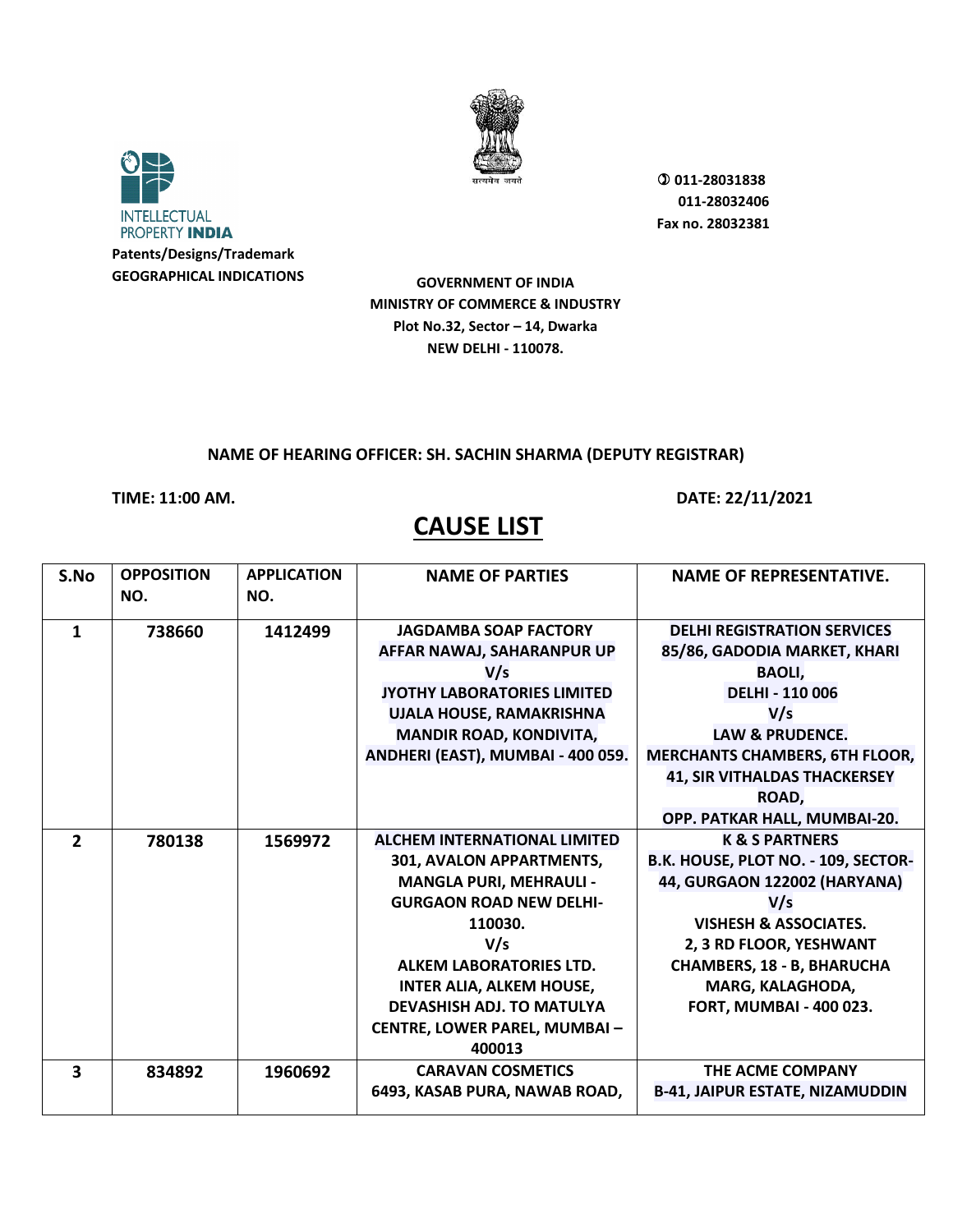|                |        |         | DELHI - 110006.                              | EAST,                                                   |
|----------------|--------|---------|----------------------------------------------|---------------------------------------------------------|
|                |        |         | V/s                                          | <b>NEW DELHI - 110 013.</b>                             |
|                |        |         | <b>SH KELKAR AND COMPANY LIMITED</b>         | V/s                                                     |
|                |        |         | <b>DEVKARAN MANSION 36</b>                   | W. S. KANE & CO.                                        |
|                |        |         | <b>MANGALDAS ROAD MUMBAI</b>                 | <b>MERCHANT CHAMBER, 6TH FLOOR,</b>                     |
|                |        |         | 400002                                       | 41, SIR VITHALDAS THACKERSY ROAD,                       |
|                |        |         |                                              | CHURCHGATE, MUMBAI-400 020.                             |
| 4              | 838564 | 1960692 | <b>CARAVAN COSMETICS</b>                     | THE ACME COMPANY                                        |
|                |        |         | 6493, KASAB PURA, NAWAB ROAD,                | <b>B-41, JAIPUR ESTATE, NIZAMUDDIN</b>                  |
|                |        |         | DELHI - 110006.                              | EAST,                                                   |
|                |        |         | V/s                                          | <b>NEW DELHI - 110 013.</b>                             |
|                |        |         | <b>MAJA HEALTH CARE DIVISION</b>             | V/s                                                     |
|                |        |         | G-59, MEZZANINE FLOOR, MARINA                | <b>KOCHHAR &amp; CO</b>                                 |
|                |        |         | ARCADE, CONNAUGHT PLACE, NEW                 | 1TH FLOOR TOWER A, DLF TOWERS                           |
|                |        |         | <b>DELHI</b>                                 | <b>JASOLA JASOLA DISTRICT CENTER</b>                    |
|                |        |         |                                              | <b>NEW DELHI-25</b>                                     |
| 5              | 734066 | 1425037 | HDN DEVELOPMENT CORPORATION                  | <b>LALL &amp; SETHI</b>                                 |
|                |        |         | 370 KNOLLWOOD STREET SUITE 500               | D-17, N.D.S.E.-II NEW DELHI-49                          |
|                |        |         | <b>WINSTON-SALEM NORTH CAROLINA</b>          | V/s                                                     |
|                |        |         | 27103 U.S.A.                                 | <b>ARORA REGISTRATION SERVICE.</b>                      |
|                |        |         | V/s<br><b>SACHDEVA &amp; SONS RICE MILLS</b> | 1158, BAZAR KANAK MANDI,<br>AMRITSAR - 143 006, PUNJAB. |
|                |        |         | <b>LIMITED</b>                               |                                                         |
|                |        |         | <b>VILLAGE AND POST OFFICE GILWALI</b>       |                                                         |
|                |        |         | <b>NEAR SANGRANA SAHIB TARN</b>              |                                                         |
|                |        |         | <b>TARAN ROAD AMRITSAR</b>                   |                                                         |
| 6              | 811730 | 1664005 | <b>DEEP CHEMICAL INDUSTRY</b>                | <b>VIPAN JAIN.</b>                                      |
|                |        |         | JATHERI ROAD, JATHERI POST                   | T-2475, 2ND FLOOR, SUBHASH                              |
|                |        |         | OFFICE RAI SONIPAT HARYANA                   | NAGAR, OPP. GALI NO. 8, NAIWALA,                        |
|                |        |         | V/s                                          | KAROL BAGH NEW DELHI-110005.                            |
|                |        |         | <b>POWER SOAPS LTD</b>                       | V/s                                                     |
|                |        |         | R.S. NO. 94/1 SEMBIAPALAYAM                  | L.R. SWAMI CO.                                          |
|                |        |         | <b>VILLAGE, EMBALAM MAIN ROAD</b>            | NO. 3 PLAYGROUND VIEW STREET,                           |
|                |        |         | <b>KORKADU POST VILLIANUR VIA</b>            | <b>NANDANAM EXTN., CHENNAI - 600</b>                    |
|                |        |         | PONDICHERRY 605110                           | 035.                                                    |
|                |        |         |                                              |                                                         |
| $\overline{7}$ | 741346 | 1685309 | <b>MAHAVIRA CYCLE INDUSTRIES</b>             | <b>PURI TRADE MARK CO.</b>                              |
|                |        |         | <b>B-70, PHASE VIII, FOCAL POINT,</b>        | 54-55, SUPER CYCLE MARKET, OPP.                         |
|                |        |         | LUDHIANA-141010 PUNJAB                       | <b>KWALITY KANDA, GILL ROAD,</b>                        |
|                |        |         | V/s                                          | LUDHIANA-141003 (PANJAB).                               |
|                |        |         | <b>STAR TELEVISION PRODUCTIONS LTD</b>       | V/s<br><b>SAIKRISHNA &amp; ASSOCIATES</b>               |
|                |        |         | PO BOX 71, ROAD TOWN, TORTOLA,               |                                                         |
|                |        |         | <b>BRITISH VIRGIN</b>                        | B-140, SEC-51, NOIDA-201301                             |
| 8              | 918883 | 1655204 | <b>HAINEY GLOBAL</b>                         | <b>DELHI REGISTRATION SERVICE.</b>                      |
|                |        |         | 308, PADAM CHAMBERS 28/3924,                 | 52, SUKHDEV VIHAR, MATHURA                              |
|                |        |         | PADAM SINGH ROAD, KAROL BAGH                 | ROAD, NEW DELHI-110 025.                                |